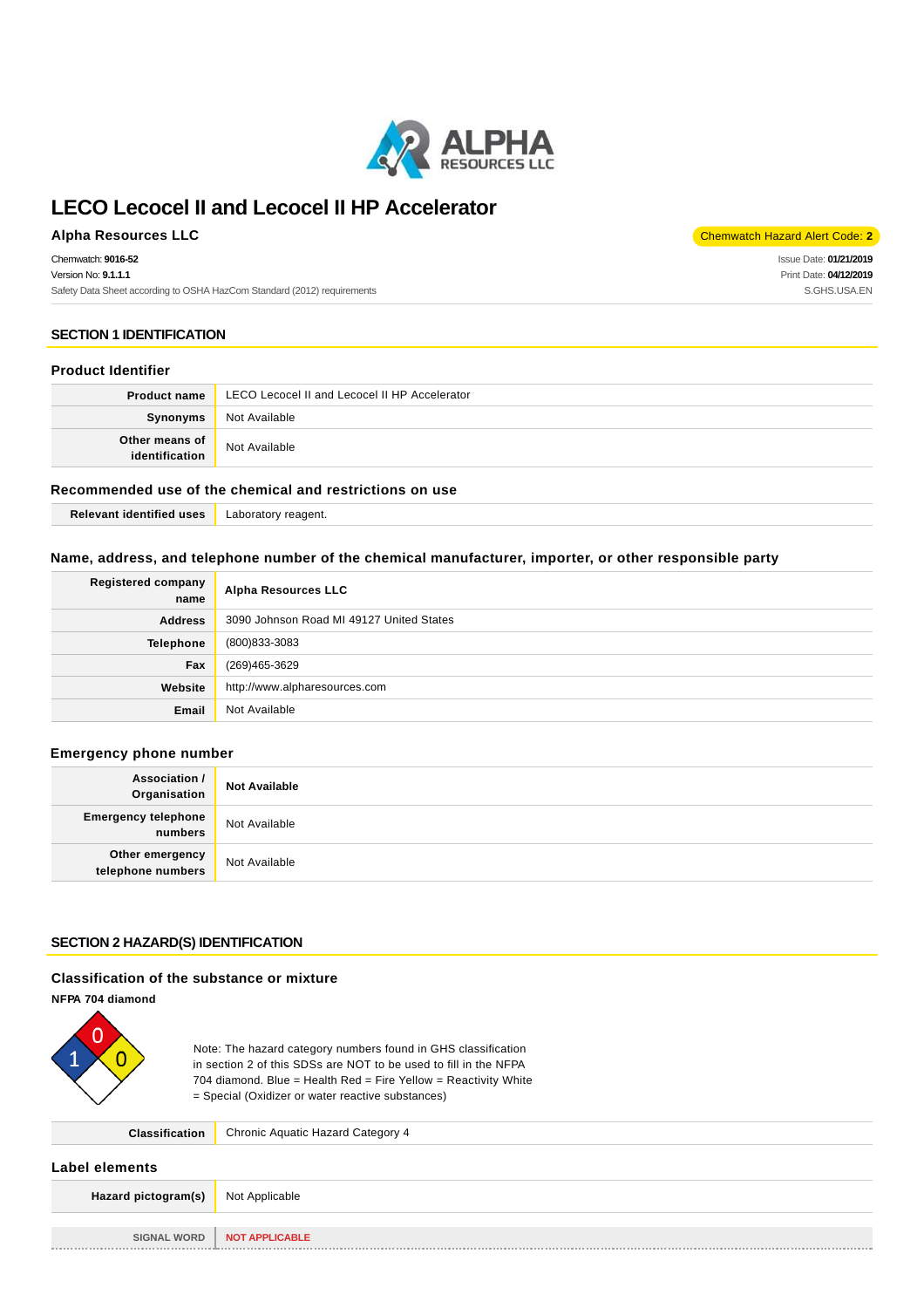**H413** May cause long lasting harmful effects to aquatic life.

## **Hazard(s) not otherwise classified**

Not Applicable

**Precautionary statement(s) Prevention**

**P273** Avoid release to the environment.

#### **Precautionary statement(s) Response**

Not Applicable

## **Precautionary statement(s) Storage**

Not Applicable

## **Precautionary statement(s) Disposal**

**P501** Dispose of contents/container in accordance with local regulations.

## **SECTION 3 COMPOSITION / INFORMATION ON INGREDIENTS**

#### **Substances**

See section below for composition of Mixtures

## **Mixtures**

| <b>CAS No</b> | %[weight] | <b>Name</b> |
|---------------|-----------|-------------|
| 7440-33-7     | >70       | tungsten    |
| 7440-31-5     | <30       | <u>tin</u>  |

## **SECTION 4 FIRST-AID MEASURES**

#### **Description of first aid measures**

| <b>Eye Contact</b>  | If this product comes in contact with the eyes:<br>• Wash out immediately with fresh running water.<br>Ensure complete irrigation of the eye by keeping eyelids apart and away from eye and moving the eyelids by<br>occasionally lifting the upper and lower lids.<br>► Seek medical attention without delay; if pain persists or recurs seek medical attention.<br>► Removal of contact lenses after an eye injury should only be undertaken by skilled personnel.<br>DO NOT attempt to remove particles attached to or embedded in eye.<br>► Lay victim down, on stretcher if available and pad BOTH eyes, make sure dressing does not press on the injured eye<br>by placing thick pads under dressing, above and below the eye.<br>Seek urgent medical assistance, or transport to hospital.                                                                                                                                      |
|---------------------|----------------------------------------------------------------------------------------------------------------------------------------------------------------------------------------------------------------------------------------------------------------------------------------------------------------------------------------------------------------------------------------------------------------------------------------------------------------------------------------------------------------------------------------------------------------------------------------------------------------------------------------------------------------------------------------------------------------------------------------------------------------------------------------------------------------------------------------------------------------------------------------------------------------------------------------|
| <b>Skin Contact</b> | If skin contact occurs:<br>Immediately remove all contaminated clothing, including footwear.<br>Flush skin and hair with running water (and soap if available).<br>▶ Seek medical attention in event of irritation.                                                                                                                                                                                                                                                                                                                                                                                                                                                                                                                                                                                                                                                                                                                    |
| Inhalation          | If fumes or combustion products are inhaled remove from contaminated area.<br>Lay patient down. Keep warm and rested.<br>▶ Prostheses such as false teeth, which may block airway, should be removed, where possible, prior to initiating first aid<br>procedures.<br>▶ Apply artificial respiration if not breathing, preferably with a demand valve resuscitator, bag-valve mask device, or<br>pocket mask as trained. Perform CPR if necessary.<br>Transport to hospital, or doctor.                                                                                                                                                                                                                                                                                                                                                                                                                                                |
| Ingestion           | FIF SWALLOWED, REFER FOR MEDICAL ATTENTION, WHERE POSSIBLE, WITHOUT DELAY.<br>For advice, contact a Poisons Information Centre or a doctor.<br>• Urgent hospital treatment is likely to be needed.<br>In the mean time, qualified first-aid personnel should treat the patient following observation and employing supportive<br>measures as indicated by the patient's condition.<br>If the services of a medical officer or medical doctor are readily available, the patient should be placed in his/her care<br>and a copy of the SDS should be provided. Further action will be the responsibility of the medical specialist.<br>If medical attention is not available on the worksite or surroundings send the patient to a hospital together with a copy of<br>the SDS.<br>Where medical attention is not immediately available or where the patient is more than 15 minutes from a<br>hospital or unless instructed otherwise: |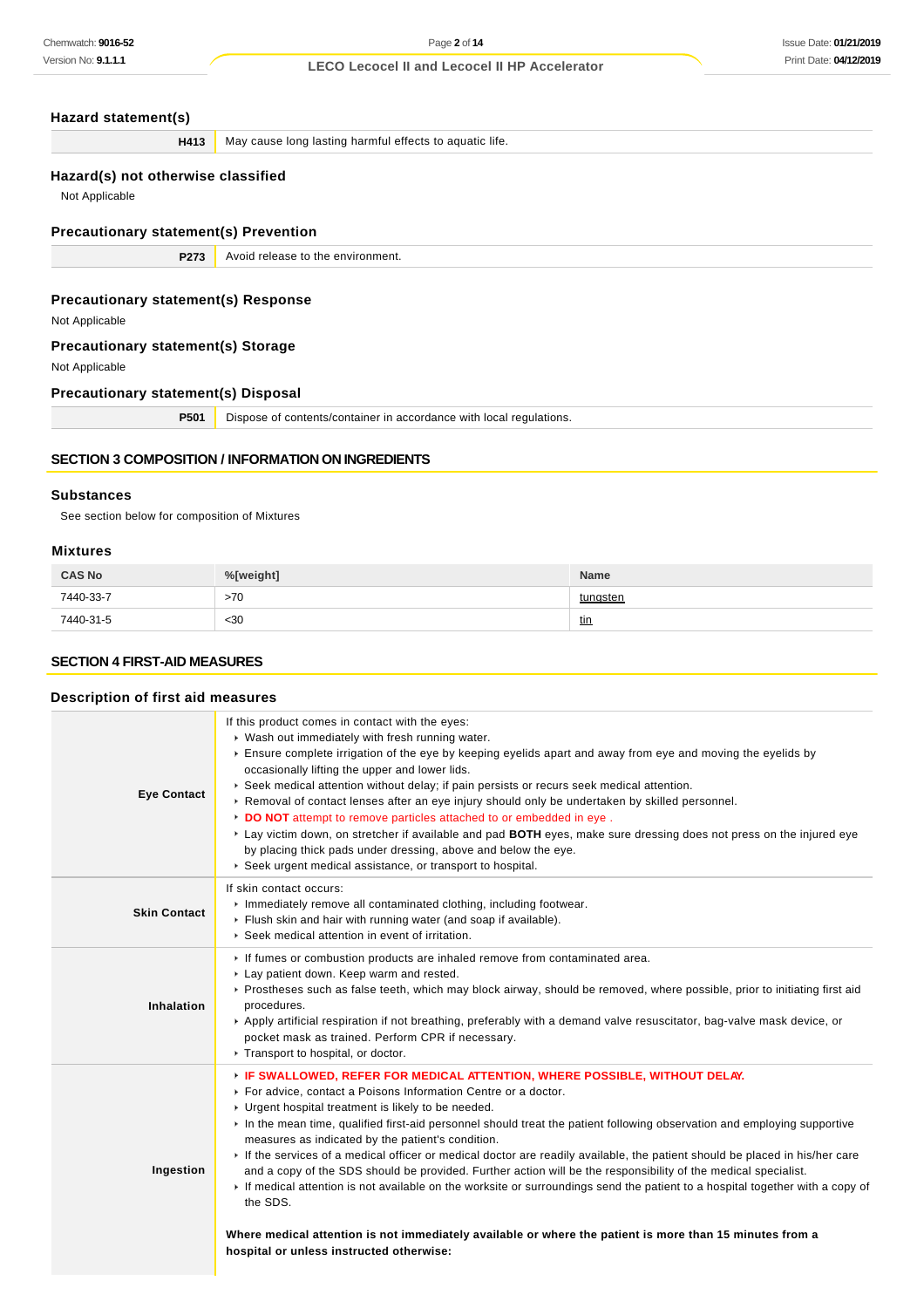**INDUCE** vomiting with fingers down the back of the throat, **ONLY IF CONSCIOUS**. Lean patient forward or place on left side (head-down position, if possible) to maintain open airway and prevent aspiration. **NOTE:** Wear a protective glove when inducing vomiting by mechanical means.

#### **Most important symptoms and effects, both acute and delayed**

See Section 11

#### **Indication of any immediate medical attention and special treatment needed**

Copper, magnesium, aluminium, antimony, iron, manganese, nickel, zinc (and their compounds) in welding, brazing, galvanising or smelting operations all give rise to thermally produced particulates of smaller dimension than may be produced if the metals are divided mechanically. Where insufficient ventilation or respiratory protection is available these particulates may produce "metal fume fever" in workers from an acute or long term exposure.

- Onset occurs in 4-6 hours generally on the evening following exposure. Tolerance develops in workers but may be lost over the weekend. (Monday Morning Fever)
- Pulmonary function tests may indicate reduced lung volumes, small airway obstruction and decreased carbon monoxide diffusing capacity but these abnormalities resolve after several months.
- Although mildly elevated urinary levels of heavy metal may occur they do not correlate with clinical effects.
- **F** The general approach to treatment is recognition of the disease, supportive care and prevention of exposure.
- Seriously symptomatic patients should receive chest x-rays, have arterial blood gases determined and be observed for the development of tracheobronchitis and pulmonary edema.

[Ellenhorn and Barceloux: Medical Toxicology]

Both dimercaptol and calcium disodium edetate are said to be effective in acute experimental tungsten poisonings.

## **SECTION 5 FIRE-FIGHTING MEASURES**

#### **Extinguishing media**

Metal dust fires need to be smothered with sand, inert dry powders.

#### **DO NOT** USE WATER, CO2 or FOAM.

- Use DRY sand, graphite powder, dry sodium chloride based extinguishers, G-1 or Met L-X to smother fire.
- Confining or smothering material is preferable to applying water as chemical reaction may produce flammable and explosive hydrogen gas.
- Chemical reaction with CO2 may produce flammable and explosive methane.
- If impossible to extinguish, withdraw, protect surroundings and allow fire to burn itself out.
- **DO NOT** use halogenated fire extinguishing agents.

#### **Special hazards arising from the substrate or mixture**

**Fire Incompatibility** ▶ Reacts with acids producing flammable / explosive hydrogen (H2) gas None known.

#### **Special protective equipment and precautions for fire-fighters**

| <b>Fire Fighting</b>         | Alert Fire Brigade and tell them location and nature of hazard.<br>► Wear breathing apparatus plus protective gloves in the event of a fire.<br>► Prevent, by any means available, spillage from entering drains or water courses.<br>▶ Use fire fighting procedures suitable for surrounding area.<br>DO NOT approach containers suspected to be hot.<br>► Cool fire exposed containers with water spray from a protected location.<br>If safe to do so, remove containers from path of fire.<br>Equipment should be thoroughly decontaminated after use.                                                                                                                                                                                                                                                                                                                                                                                                                                                                                                                                                                                                                                           |
|------------------------------|------------------------------------------------------------------------------------------------------------------------------------------------------------------------------------------------------------------------------------------------------------------------------------------------------------------------------------------------------------------------------------------------------------------------------------------------------------------------------------------------------------------------------------------------------------------------------------------------------------------------------------------------------------------------------------------------------------------------------------------------------------------------------------------------------------------------------------------------------------------------------------------------------------------------------------------------------------------------------------------------------------------------------------------------------------------------------------------------------------------------------------------------------------------------------------------------------|
| <b>Fire/Explosion Hazard</b> | DO NOT disturb burning dust. Explosion may result if dust is stirred into a cloud, by providing oxygen to a large surface<br>of hot metal.<br>DO NOT use water or foam as generation of explosive hydrogen may result.<br>With the exception of the metals that burn in contact with air or water (for example, sodium), masses of combustible<br>metals do not represent unusual fire risks because they have the ability to conduct heat away from hot spots so<br>efficiently that the heat of combustion cannot be maintained - this means that it will require a lot of heat to ignite a mass<br>of combustible metal. Generally, metal fire risks exist when sawdust, machine shavings and other metal 'fines' are<br>present.<br>Metal powders, while generally regarded as non-combustible:<br>• May burn when metal is finely divided and energy input is high.<br>$\triangleright$ May react explosively with water.<br>▶ May be ignited by friction, heat, sparks or flame.<br>May REIGNITE after fire is extinguished.<br>▶ Will burn with intense heat.<br>Note:<br>• Metal dust fires are slow moving but intense and difficult to extinguish.<br>• Containers may explode on heating. |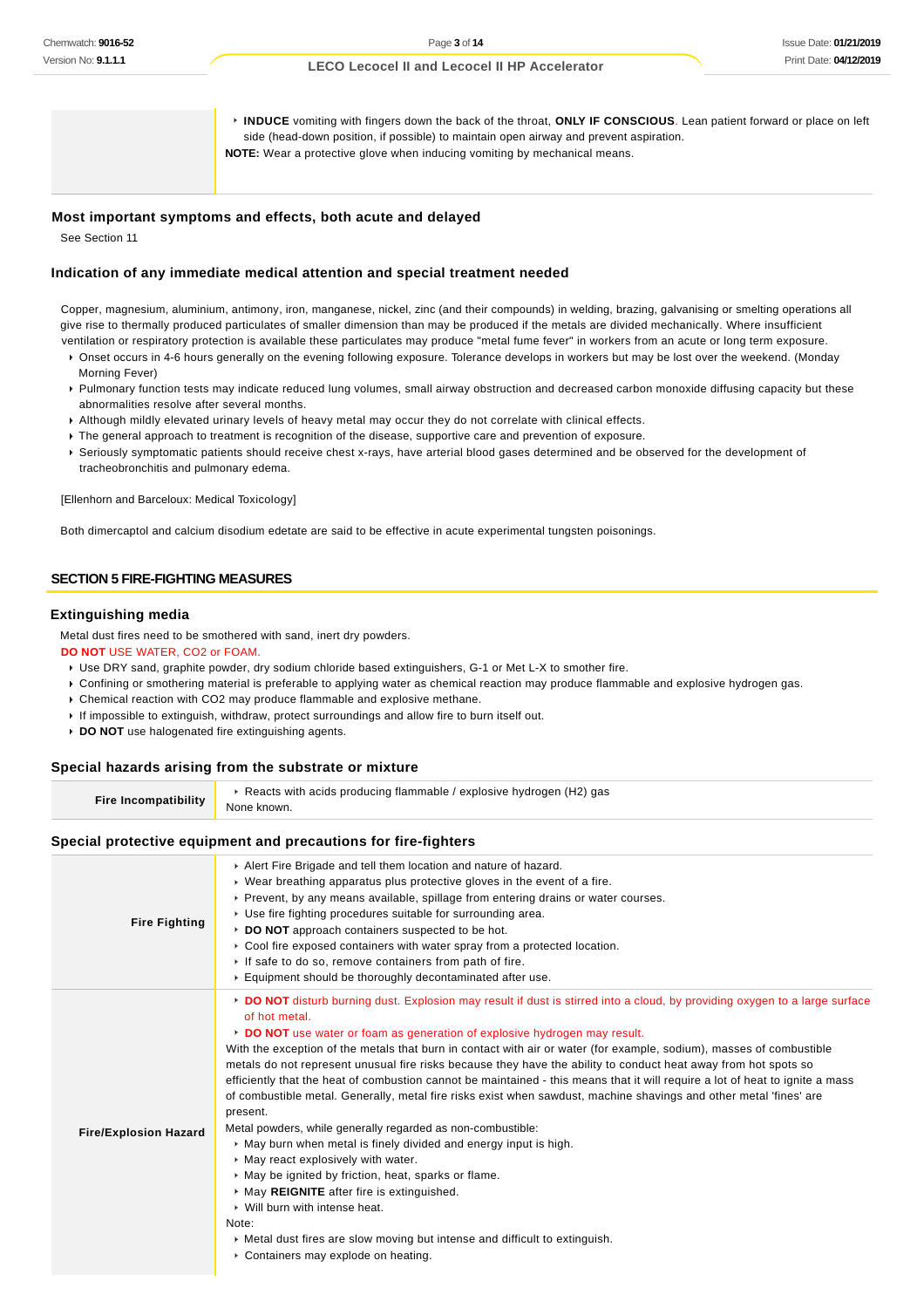| Dusts or fumes may form explosive mixtures with air.                                                                      |
|---------------------------------------------------------------------------------------------------------------------------|
| Gases generated in fire may be poisonous, corrosive or irritating.                                                        |
| ► Hot or burning metals may react violently upon contact with other materials, such as oxidising agents and extinguishing |
| agents used on fires involving ordinary combustibles or flammable liquids.                                                |
| Fremperatures produced by burning metals can be higher than temperatures generated by burning flammable liquids           |
| Some metals can continue to burn in carbon dioxide, nitrogen, water, or steam atmospheres in which ordinary               |
| combustibles or flammable liquids would be incapable of burning.                                                          |
| tungsten                                                                                                                  |
| May emit poisonous fumes.                                                                                                 |
| May emit corrosive fumes.                                                                                                 |

## **SECTION 6 ACCIDENTAL RELEASE MEASURES**

## **Personal precautions, protective equipment and emergency procedures**

See section 8

## **Environmental precautions**

See section 12

## **Methods and material for containment and cleaning up**

| <b>Minor Spills</b> | Remove all ignition sources.<br>Clean up all spills immediately.<br>Avoid contact with skin and eyes.<br>$\triangleright$ Control personal contact with the substance, by using protective equipment.<br>$\triangleright$ Use dry clean up procedures and avoid generating dust.<br>• Place in a suitable, labelled container for waste disposal.                                                                                                                                                                                                                                                                                                                                                                                                                                                                                                                                                                                                                                                                                                                                                                                                                                                                                                                                                                                                                                                                                                                                                                                                                                                    |
|---------------------|------------------------------------------------------------------------------------------------------------------------------------------------------------------------------------------------------------------------------------------------------------------------------------------------------------------------------------------------------------------------------------------------------------------------------------------------------------------------------------------------------------------------------------------------------------------------------------------------------------------------------------------------------------------------------------------------------------------------------------------------------------------------------------------------------------------------------------------------------------------------------------------------------------------------------------------------------------------------------------------------------------------------------------------------------------------------------------------------------------------------------------------------------------------------------------------------------------------------------------------------------------------------------------------------------------------------------------------------------------------------------------------------------------------------------------------------------------------------------------------------------------------------------------------------------------------------------------------------------|
| <b>Major Spills</b> | Do not use compressed air to remove metal dusts from floors, beams or equipment<br>Vacuum cleaners, of flame-proof design, should be used to minimise dust accumulation.<br>Use non-sparking handling equipment, tools and natural bristle brushes.<br>Provide grounding and bonding where necessary to prevent accumulation of static charges during metal<br>dust handling and transfer operations<br>Cover and reseal partially empty containers.<br>Do not allow chips, fines or dusts to contact water, particularly in enclosed areas.<br>If molten:<br>▶ Contain the flow using dry sand or salt flux as a dam.<br>► All tooling (e.g., shovels or hand tools) and containers which come in contact with molten metal must be preheated or<br>specially coated, rust free and approved for such use.<br>Allow the spill to cool before remelting scrap.<br>Moderate hazard.<br>CAUTION: Advise personnel in area.<br>Alert Emergency Services and tell them location and nature of hazard.<br>• Control personal contact by wearing protective clothing.<br>▶ Prevent, by any means available, spillage from entering drains or water courses.<br>Recover product wherever possible.<br>▶ IF DRY: Use dry clean up procedures and avoid generating dust. Collect residues and place in sealed plastic bags or<br>other containers for disposal. IF WET: Vacuum/shovel up and place in labelled containers for disposal.<br>► ALWAYS: Wash area down with large amounts of water and prevent runoff into drains.<br>If contamination of drains or waterways occurs, advise Emergency Services. |

Personal Protective Equipment advice is contained in Section 8 of the SDS.

## **SECTION 7 HANDLING AND STORAGE**

## **Precautions for safe handling**

| For molten metals:<br>Molten metal and water can be an explosive combination. The risk is greatest when there is sufficient<br>molten metal to entrap or seal off water. Water and other forms of contamination on or contained in scrap or<br>remelt ingot are known to have caused explosions in melting operations. While the products may have minimal<br>surface roughness and internal voids, there remains the possibility of moisture contamination or entrapment. If<br>confined, even a few drops can lead to violent explosions.<br>All tooling, containers, molds and ladles, which come in contact with molten metal must be preheated or<br>Safe handling<br>specially coated, rust free and approved for such use.<br>Any surfaces that may contact molten metal (e.g. concrete) should be specially coated<br>Drops of molten metal in water (e.g. from plasma arc cutting), while not normally an explosion hazard, can<br>generate enough flammable hydrogen gas to present an explosion hazard. Vigorous circulation of the water and<br>removal of the particles minimise the hazard.<br>During melting operations, the following minimum guidelines should be observed:<br>Inspect all materials prior to furnace charging and completely remove surface contamination such as |  |
|-----------------------------------------------------------------------------------------------------------------------------------------------------------------------------------------------------------------------------------------------------------------------------------------------------------------------------------------------------------------------------------------------------------------------------------------------------------------------------------------------------------------------------------------------------------------------------------------------------------------------------------------------------------------------------------------------------------------------------------------------------------------------------------------------------------------------------------------------------------------------------------------------------------------------------------------------------------------------------------------------------------------------------------------------------------------------------------------------------------------------------------------------------------------------------------------------------------------------------------------------------------------------------------------------------|--|
|-----------------------------------------------------------------------------------------------------------------------------------------------------------------------------------------------------------------------------------------------------------------------------------------------------------------------------------------------------------------------------------------------------------------------------------------------------------------------------------------------------------------------------------------------------------------------------------------------------------------------------------------------------------------------------------------------------------------------------------------------------------------------------------------------------------------------------------------------------------------------------------------------------------------------------------------------------------------------------------------------------------------------------------------------------------------------------------------------------------------------------------------------------------------------------------------------------------------------------------------------------------------------------------------------------|--|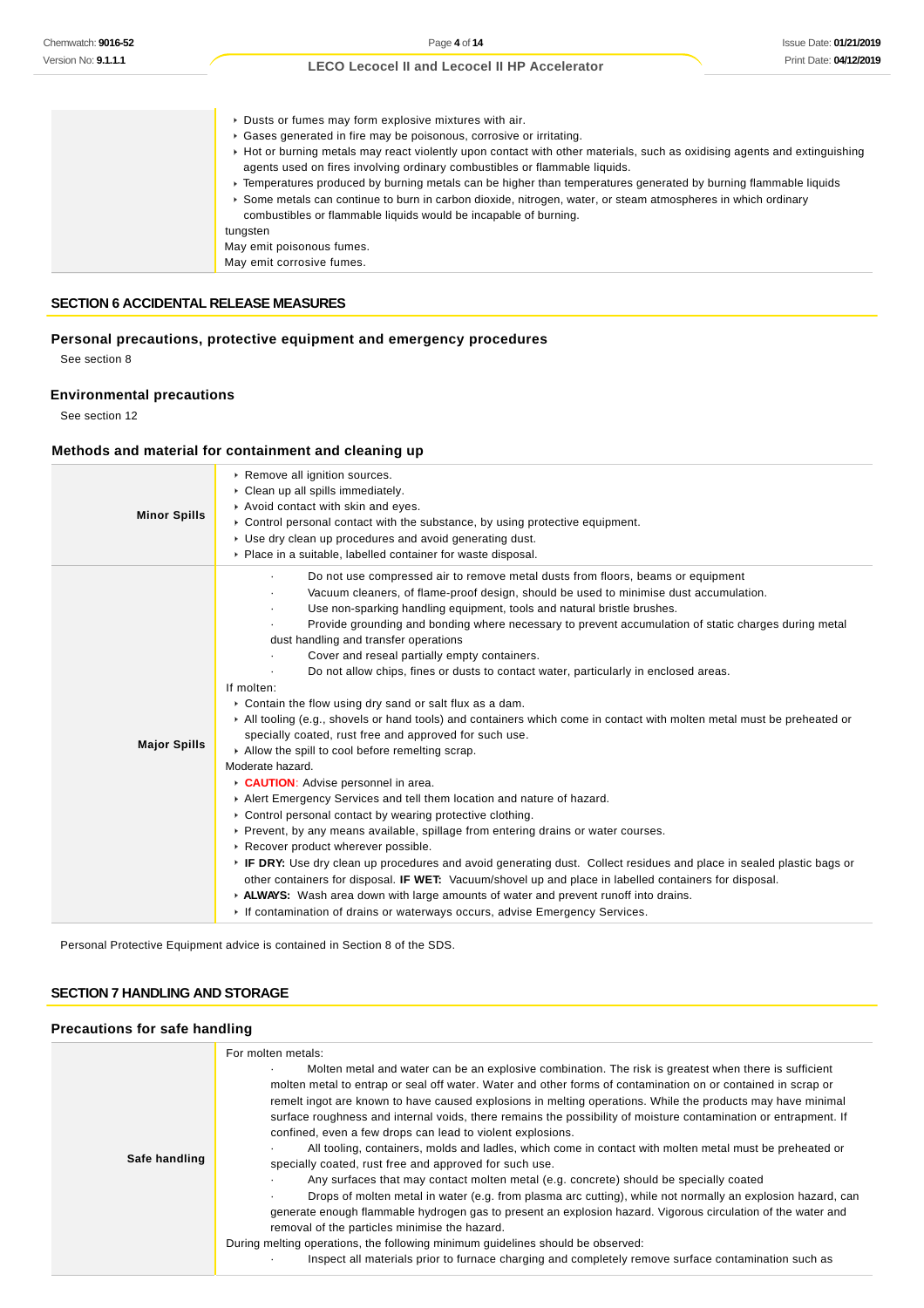|                          | water, ice, snow, deposits of grease and oil or other surface contamination resulting from weather exposure,<br>shipment, or storage.<br>Store materials in dry, heated areas with any cracks or cavities pointed downwards.<br>Preheat and dry large objects adequately before charging in to a furnace containing molten metal. This is<br>typically done by the use of a drying oven or homogenising furnace. The dry cycle should bring the metal<br>temperature of the coldest item of the batch to 200 degree C (400 deg F) and then hold at that temperature for 6<br>hours.                                                                                                                                                                                                                                                                                                                                                                           |
|--------------------------|---------------------------------------------------------------------------------------------------------------------------------------------------------------------------------------------------------------------------------------------------------------------------------------------------------------------------------------------------------------------------------------------------------------------------------------------------------------------------------------------------------------------------------------------------------------------------------------------------------------------------------------------------------------------------------------------------------------------------------------------------------------------------------------------------------------------------------------------------------------------------------------------------------------------------------------------------------------|
|                          | Avoid all personal contact, including inhalation.<br>▶ Wear protective clothing when risk of exposure occurs.<br>Use in a well-ventilated area.<br>▶ Prevent concentration in hollows and sumps.<br>DO NOT enter confined spaces until atmosphere has been checked.<br>DO NOT allow material to contact humans, exposed food or food utensils.<br>Avoid contact with incompatible materials.<br>V When handling, DO NOT eat, drink or smoke.<br>▶ Keep containers securely sealed when not in use.<br>Avoid physical damage to containers.<br>Always wash hands with soap and water after handling.<br>► Work clothes should be laundered separately. Launder contaminated clothing before re-use.<br>Use good occupational work practice.<br>► Observe manufacturer's storage and handling recommendations contained within this SDS.<br>Atmosphere should be regularly checked against established exposure standards to ensure safe working conditions are |
| <b>Other information</b> | maintained.<br>Store in original containers.<br>▶ Keep containers securely sealed.<br>Store in a cool, dry area protected from environmental extremes.<br>Store away from incompatible materials and foodstuff containers.<br>▶ Protect containers against physical damage and check regularly for leaks.<br>► Observe manufacturer's storage and handling recommendations contained within this SDS.<br>For major quantities:<br>▶ Consider storage in bunded areas - ensure storage areas are isolated from sources of community water (including<br>stormwater, ground water, lakes and streams}.<br>Ensure that accidental discharge to air or water is the subject of a contingency disaster management plan; this may<br>require consultation with local authorities.                                                                                                                                                                                   |

## **Conditions for safe storage, including any incompatibilities**

| Suitable container             | ▶ Bulk bags: Reinforced bags required for dense materials.<br>▶ CARE: Packing of high density product in light weight metal or plastic packages may result in container collapse with<br>product release<br>▶ Heavy gauge metal packages / Heavy gauge metal drums<br>• Polyethylene or polypropylene container.<br>▶ Check all containers are clearly labelled and free from leaks.                                                                                                                                                                                                                                                                                                                                                                                                                                                                                                                                                                                                                                                                                                                                                                                                                                                                                                                                                                                                                                                                                                                                                                                                                                                                                                                                                                                                                                                                                                                                                                                                                                                                                                                                                                                                                                                                                                |
|--------------------------------|-------------------------------------------------------------------------------------------------------------------------------------------------------------------------------------------------------------------------------------------------------------------------------------------------------------------------------------------------------------------------------------------------------------------------------------------------------------------------------------------------------------------------------------------------------------------------------------------------------------------------------------------------------------------------------------------------------------------------------------------------------------------------------------------------------------------------------------------------------------------------------------------------------------------------------------------------------------------------------------------------------------------------------------------------------------------------------------------------------------------------------------------------------------------------------------------------------------------------------------------------------------------------------------------------------------------------------------------------------------------------------------------------------------------------------------------------------------------------------------------------------------------------------------------------------------------------------------------------------------------------------------------------------------------------------------------------------------------------------------------------------------------------------------------------------------------------------------------------------------------------------------------------------------------------------------------------------------------------------------------------------------------------------------------------------------------------------------------------------------------------------------------------------------------------------------------------------------------------------------------------------------------------------------|
| <b>Storage incompatibility</b> | The material is described as an electronegative metal.<br>The activity or electromotive series of metals is a listing of the metals in decreasing order of their reactivity with<br>hydrogen-ion sources such as water and acids. In the reaction with a hydrogen-ion source, the metal is oxidised to a metal<br>ion, and the hydrogen ion is reduced to H2. The ordering of the activity series can be related to the standard reduction<br>potential of a metal cation. The more positive the standard reduction potential of the cation, the more difficult it is to<br>oxidise the metal to a hydrated metal cation and the later that metal falls in the series<br>Three notable groups comprise the series<br>very electropositive metals<br>• electropositive metals<br>$\blacktriangleright$ electronegative metals<br>Electronegative metals.have electronegativities that fall between 1.9 and 2.5 Cations of these metals generally have<br>positive standard reduction potentials.<br>They:<br>are not oxidised by H+ (acids)<br>$\triangleright$ are good oxidising agents<br>$\triangleright$ oxidise H2 producing H+ and depositing the metals from an aqueous solution<br>► produce cations that will oxidise more active metals to the cation - the less active metal is deposited as the metal<br>Electronegative metals are not corroded by oxygen. They are called "nobel metals" and are used in coinage and jewelry.<br>Some in this group are slowly oxidised. The oxides formed are not very stable and can be decomposed by heating. Metals<br>in this group can be obtained by thermal decomposition of their oxides. Although non-oxidising acids can't attack<br>electronegative metals, oxidising acids (such as nitric acid) often dissolve them.<br>http://www.wou.edu/las/physci/ch412/activity.htm<br>▶ WARNING: Avoid or control reaction with peroxides. All transition metal peroxides should be considered as potentially<br>explosive. For example transition metal complexes of alkyl hydroperoxides may decompose explosively.<br>▶ The pi-complexes formed between chromium(0), vanadium(0) and other transition metals (haloarene-metal complexes)<br>and mono-or poly-fluorobenzene show extreme sensitivity to heat and are explosive. |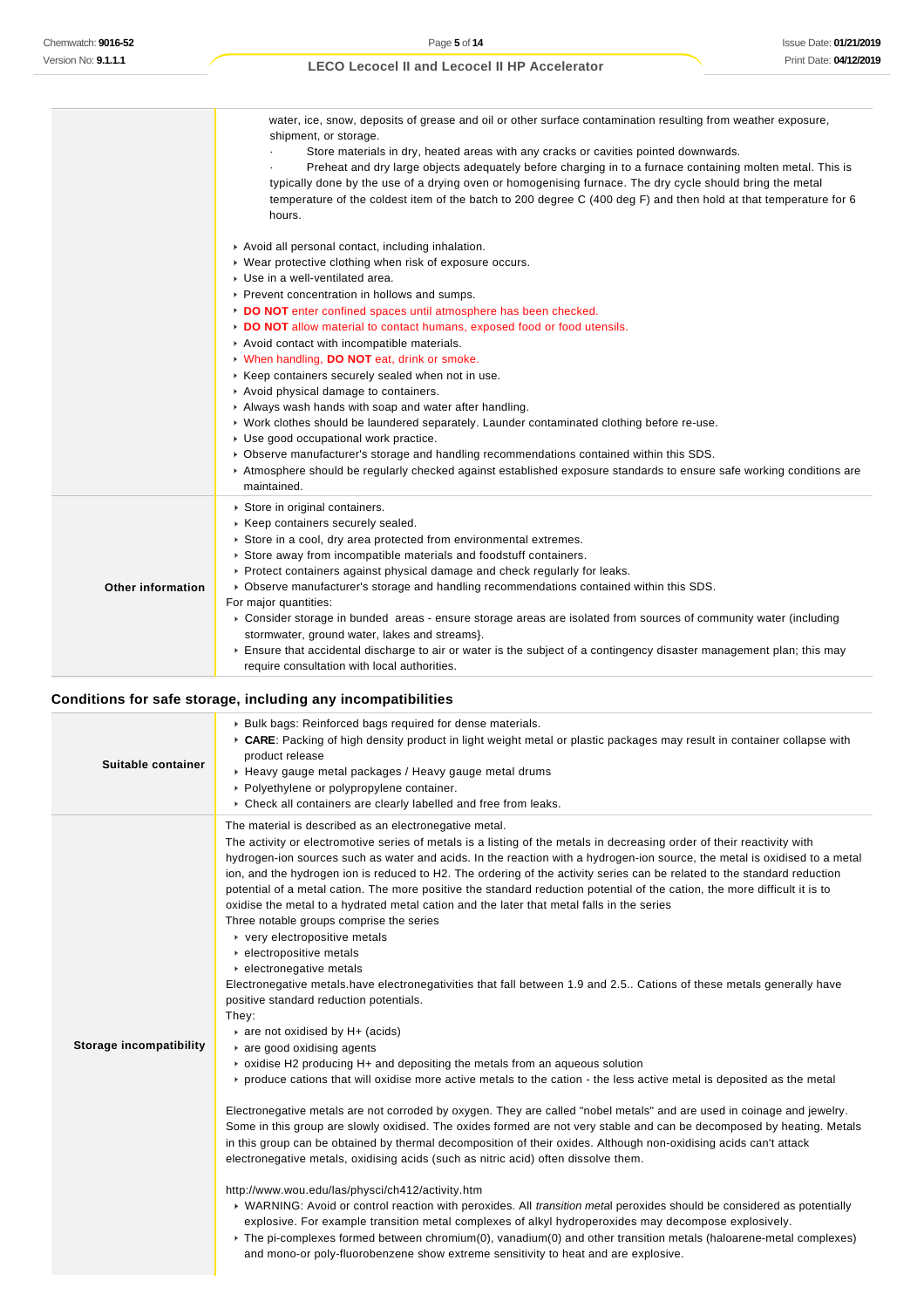Avoid reaction with borohydrides or cyanoborohydrides

Avoid reaction with oxidising agents

Many metals may incandesce, react violently, ignite or react explosively upon addition of concentrated nitric acid.

#### **SECTION 8 EXPOSURE CONTROLS / PERSONAL PROTECTION**

## **Control parameters**

## **OCCUPATIONAL EXPOSURE LIMITS (OEL)**

#### **INGREDIENT DATA**

| <b>Source</b>                                  | Ingredient | <b>Material name</b>                                                     | <b>TWA</b> | <b>STEL</b>       | Peak             | <b>Notes</b>                                                                                    |
|------------------------------------------------|------------|--------------------------------------------------------------------------|------------|-------------------|------------------|-------------------------------------------------------------------------------------------------|
| US NIOSH Recommended<br>Exposure Limits (RELs) | tungsten   | Tungsten metal, Wolfram                                                  | 5<br>mq/m3 | $10 \text{ mg/m}$ | Not<br>Available | [*Note: The REL also applies to<br>other insoluble tungsten compounds<br>$(as W).$ ]            |
| US ACGIH Threshold Limit<br>Values (TLV)       | tungsten   | * Tungsten and<br>compounds, in the absence<br>of Cobalt, as W           | 3<br>mq/m3 | Not<br>Available  | Not<br>Available | TLV® Basis: Lung dam                                                                            |
| US NIOSH Recommended<br>Exposure Limits (RELs) | tin        | Metallic tin, Tin flake, Tin<br>metal, Tin powder                        | 2<br>mg/m3 | Not<br>Available  | Not<br>Available | [*Note: The REL also applies to<br>other inorganic tin compounds (as<br>Sn) except tin oxides.] |
| US ACGIH Threshold Limit<br>Values (TLV)       | tin        | Tin, and inorganic<br>compounds, excluding Tin<br>hydride, as Sn - Metal | 2<br>mg/m3 | Not<br>Available  | Not<br>Available | TLV® Basis: Pneumoconiosis (or<br>Stannosis)                                                    |

## **EMERGENCY LIMITS**

| Ingredient | <b>Material name</b> | TEEL-1             | TEEL-2              | TEEL-3           |
|------------|----------------------|--------------------|---------------------|------------------|
| tungsten   | Tungsten             | $10 \text{ mg/m}$  | 330 mg/m3           | $2,000$ mg/m $3$ |
| tin        | Tin                  | $6 \text{ mg/m}$ 3 | $67 \text{ mg/m}$ 3 | 400 mg/m3        |
|            |                      |                    |                     |                  |
| Ingredient | <b>Original IDLH</b> |                    | <b>Revised IDLH</b> |                  |
| tungsten   | Not Available        |                    | Not Available       |                  |
| tin        | Not Available        |                    | Not Available       |                  |

#### **Exposure controls**

|                                     | Metal dusts must be collected at the source of generation as they are potentially explosive.<br>Avoid ignition sources.<br>Good housekeeping practices must be maintained.<br>► Dust accumulation on the floor, ledges and beams can present a risk of ignition, flame propagation and secondary<br>explosions.<br>▶ Do not use compressed air to remove settled materials from floors, beams or equipment<br>▶ Vacuum cleaners, of flame-proof design, should be used to minimise dust accumulation. |                              |
|-------------------------------------|-------------------------------------------------------------------------------------------------------------------------------------------------------------------------------------------------------------------------------------------------------------------------------------------------------------------------------------------------------------------------------------------------------------------------------------------------------------------------------------------------------|------------------------------|
|                                     | ▶ Use non-sparking handling equipment, tools and natural bristle brushes. Cover and reseal partially empty containers.<br>Provide grounding and bonding where necessary to prevent accumulation of static charges during metal dust handling<br>and transfer operations.                                                                                                                                                                                                                              |                              |
|                                     | ▶ Do not allow chips, fines or dusts to contact water, particularly in enclosed areas.<br>▶ Metal spraying and blasting should, where possible, be conducted in separate rooms. This minimises the risk of<br>supplying oxygen, in the form of metal oxides, to potentially reactive finely divided metals such as aluminium, zinc,<br>magnesium or titanium.                                                                                                                                         |                              |
| Appropriate engineering<br>controls | ► Work-shops designed for metal spraying should possess smooth walls and a minimum of obstructions, such as ledges,<br>on which dust accumulation is possible.<br>▶ Wet scrubbers are preferable to dry dust collectors.                                                                                                                                                                                                                                                                              |                              |
|                                     | ▶ Bag or filter-type collectors should be sited outside the workrooms and be fitted with explosion relief doors.<br>► Cyclones should be protected against entry of moisture as reactive metal dusts are capable of spontaneous<br>combustion in humid or partially wetted states.                                                                                                                                                                                                                    |                              |
|                                     | ▶ Local exhaust systems must be designed to provide a minimum capture velocity at the fume source, away from the<br>worker, of 0.5 metre/sec.                                                                                                                                                                                                                                                                                                                                                         |                              |
|                                     | ► Local ventilation and vacuum systems must be designed to handle explosive dusts. Dry vacuum and electrostatic<br>precipitators must not be used, unless specifically approved for use with flammable/explosive dusts.                                                                                                                                                                                                                                                                               |                              |
|                                     | Air contaminants generated in the workplace possess varying "escape" velocities which, in turn, determine the "capture"<br>velocities" of fresh circulating air required to effectively remove the contaminant.                                                                                                                                                                                                                                                                                       |                              |
|                                     | Type of Contaminant:                                                                                                                                                                                                                                                                                                                                                                                                                                                                                  | Air Speed:                   |
|                                     | welding, brazing fumes (released at relatively low velocity into moderately still air)                                                                                                                                                                                                                                                                                                                                                                                                                | 0.5-1.0 m/s (100-200 f/min.) |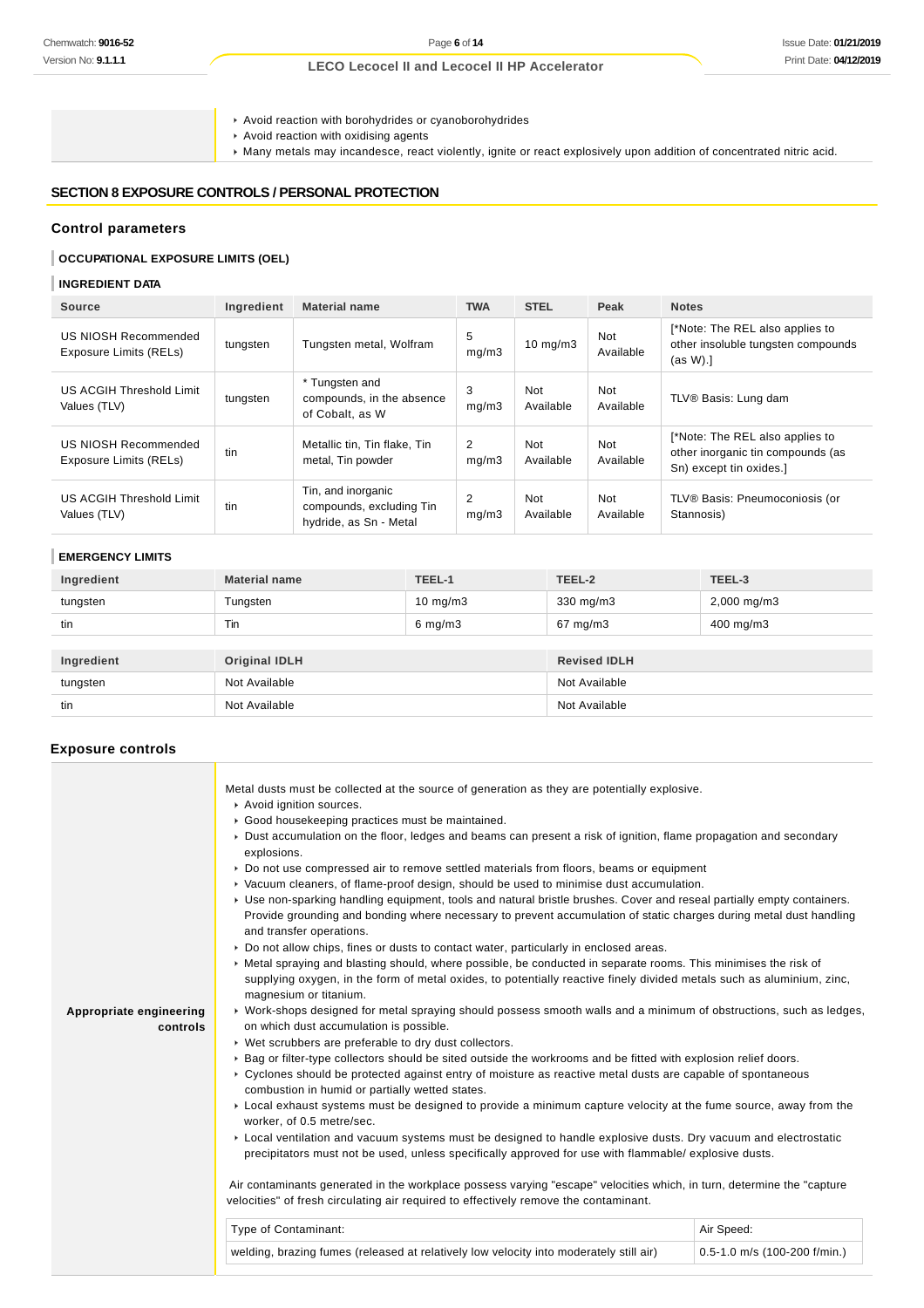**Personal protection**

**Eye and face protection**

#### **LECO Lecocel II and Lecocel II HP Accelerator**

Within each range the appropriate value depends on:

| Lower end of the range                                     | Upper end of the range           |
|------------------------------------------------------------|----------------------------------|
| 1: Room air currents minimal or favourable to capture      | 1: Disturbing room air currents  |
| 2: Contaminants of low toxicity or of nuisance value only. | 2: Contaminants of high toxicity |
| 3: Intermittent, low production.                           | 3: High production, heavy use    |
| 4: Large hood or large air mass in motion                  | 4: Small hood-local control only |

 Simple theory shows that air velocity falls rapidly with distance away from the opening of a simple extraction pipe. Velocity generally decreases with the square of distance from the extraction point (in simple cases). Therefore the air speed at the extraction point should be adjusted, accordingly, after reference to distance from the contaminating source. The air velocity at the extraction fan, for example, should be a minimum of 1-2.5 m/s (200-500 f/min.) for extraction of gases discharged 2 meters distant from the extraction point. Other mechanical considerations, producing performance deficits within the extraction apparatus, make it essential that theoretical air velocities are multiplied by factors of 10 or more when extraction systems are installed or used.

Safety glasses with side shields.

▶ Chemical goggles.

Contact lenses may pose a special hazard; soft contact lenses may absorb and concentrate irritants. A written policy document, describing the wearing of lenses or restrictions on use, should be created for each workplace or task. This should include a review of lens absorption and adsorption for the class of chemicals in use and an account of injury experience. Medical and first-aid personnel should be trained in their removal and suitable equipment should be readily available. In the event of chemical exposure, begin eye irrigation immediately and remove contact lens as soon as practicable. Lens should be removed at the first signs of eye redness or irritation - lens should be removed in a clean environment only after workers have washed hands thoroughly. [CDC NIOSH Current Intelligence Bulletin 59], [AS/NZS 1336 or national equivalent]

**Skin protection** See Hand protection below **Hands/feet protection** The selection of suitable gloves does not only depend on the material, but also on further marks of quality which vary from manufacturer to manufacturer. Where the chemical is a preparation of several substances, the resistance of the glove material can not be calculated in advance and has therefore to be checked prior to the application. The exact break through time for substances has to be obtained from the manufacturer of the protective gloves and.has to be observed when making a final choice. Personal hygiene is a key element of effective hand care. Gloves must only be worn on clean hands. After using gloves, hands should be washed and dried thoroughly. Application of a non-perfumed moisturiser is recommended. Suitability and durability of glove type is dependent on usage. Important factors in the selection of gloves include: frequency and duration of contact, chemical resistance of glove material, glove thickness and dexterity Select gloves tested to a relevant standard (e.g. Europe EN 374, US F739, AS/NZS 2161.1 or national equivalent). When prolonged or frequently repeated contact may occur, a glove with a protection class of 5 or higher (breakthrough time greater than 240 minutes according to EN 374, AS/NZS 2161.10.1 or national equivalent) is recommended. When only brief contact is expected, a glove with a protection class of 3 or higher (breakthrough time greater than 60 minutes according to EN 374, AS/NZS 2161.10.1 or national equivalent) is recommended. Some glove polymer types are less affected by movement and this should be taken into account when considering gloves for long-term use. Contaminated gloves should be replaced. As defined in ASTM F-739-96 in any application, gloves are rated as: Excellent when breakthrough time > 480 min · Good when breakthrough time > 20 min Fair when breakthrough time  $<$  20 min Poor when glove material degrades For general applications, gloves with a thickness typically greater than 0.35 mm, are recommended. It should be emphasised that glove thickness is not necessarily a good predictor of glove resistance to a specific chemical, as the permeation efficiency of the glove will be dependent on the exact composition of the glove material. Therefore, glove selection should also be based on consideration of the task requirements and knowledge of breakthrough times. Glove thickness may also vary depending on the glove manufacturer, the glove type and the glove model. Therefore, the manufacturers' technical data should always be taken into account to ensure selection of the most appropriate glove for the task. Note: Depending on the activity being conducted, gloves of varying thickness may be required for specific tasks. For example: Thinner gloves (down to 0.1 mm or less) may be required where a high degree of manual dexterity is

needed. However, these gloves are only likely to give short duration protection and would normally be just for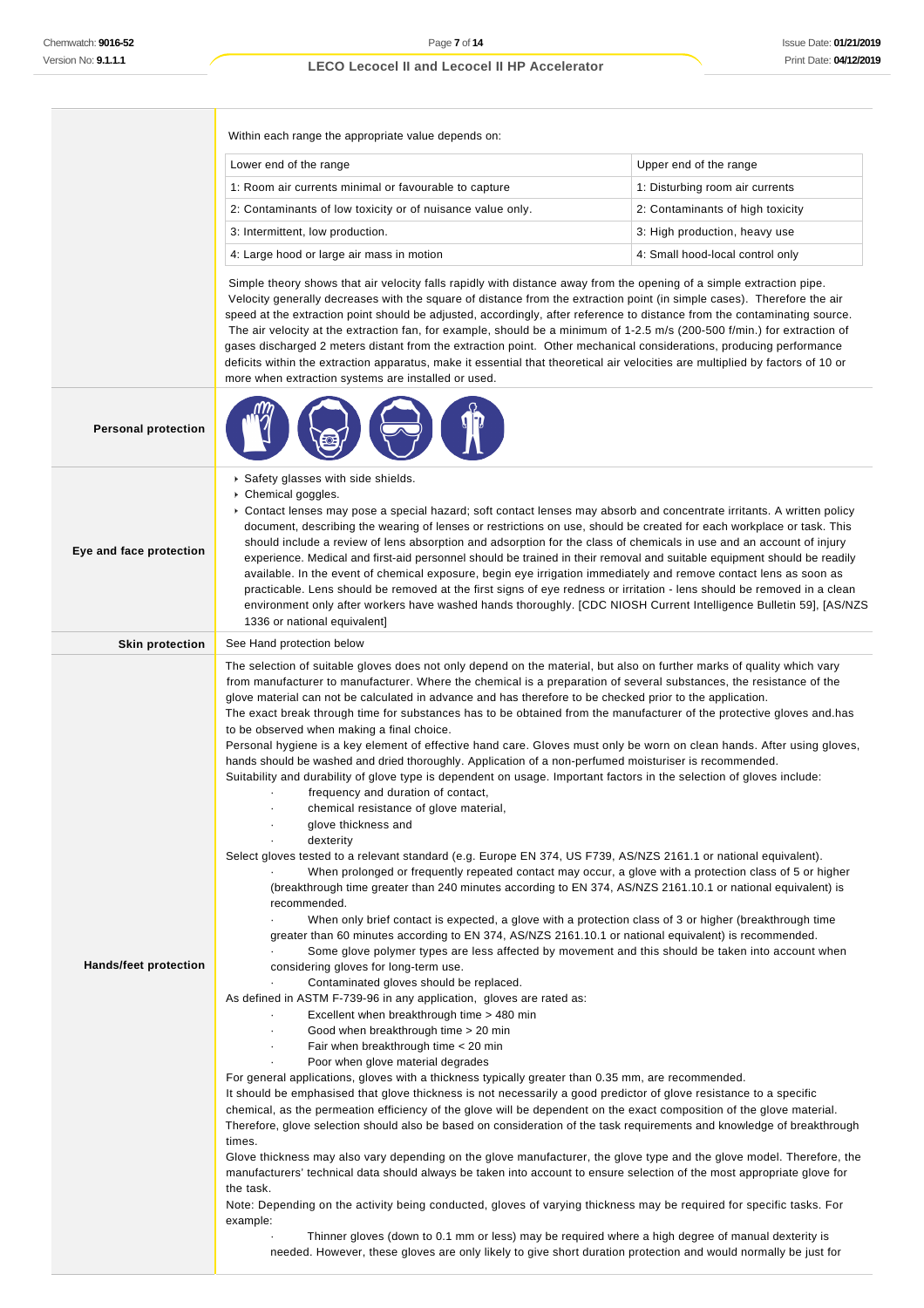|                        | single use applications, then disposed of.                                                                                                                                                                                |
|------------------------|---------------------------------------------------------------------------------------------------------------------------------------------------------------------------------------------------------------------------|
|                        | Thicker gloves (up to 3 mm or more) may be required where there is a mechanical (as well as a chemical)<br>risk i.e. where there is abrasion or puncture potential                                                        |
|                        | Gloves must only be worn on clean hands. After using gloves, hands should be washed and dried thoroughly. Application                                                                                                     |
|                        | of a non-perfumed moisturiser is recommended.                                                                                                                                                                             |
|                        | ▶ Protective gloves eg. Leather gloves or gloves with Leather facing                                                                                                                                                      |
|                        | Experience indicates that the following polymers are suitable as glove materials for protection against undissolved, dry<br>solids, where abrasive particles are not present.                                             |
|                        | polychloroprene.                                                                                                                                                                                                          |
|                        | nitrile rubber.                                                                                                                                                                                                           |
|                        | butyl rubber.                                                                                                                                                                                                             |
|                        | $\cdot$ fluorocaoutchouc.                                                                                                                                                                                                 |
|                        | polyvinyl chloride.                                                                                                                                                                                                       |
|                        | Gloves should be examined for wear and/ or degradation constantly.                                                                                                                                                        |
| <b>Body protection</b> | See Other protection below                                                                                                                                                                                                |
|                        | During repair or maintenance activities the potential exists for exposures to toxic metal particulate in                                                                                                                  |
|                        | excess of the occupational standards. Under these circumstances, protecting workers can require the use of                                                                                                                |
|                        | specific work practices or procedures involving the combined use of ventilation, wet and vacuum cleaning<br>methods, respiratory protection, decontamination, special protective clothing, and when necessary, restricted |
|                        | work zones.                                                                                                                                                                                                               |
|                        | Protective over-garments or work clothing must be worn by persons who may become contaminated with                                                                                                                        |
|                        | particulate during activities such as machining, furnace rebuilding, air cleaning equipment filter changes,                                                                                                               |
| Other protection       | maintenance, furnace tending, etc. Contaminated work clothing and over-garments must be managed in a                                                                                                                      |
|                        | controlled manner to prevent secondary exposure to workers of third parties, to prevent the spread of particulate<br>to other areas, and to prevent particulate from being taken home by workers.                         |
|                        | Personnel who handle and work with molten metal should utilise primary protective clothing like                                                                                                                           |
|                        | polycarbonate face shields, fire resistant tapper's jackets, neck shades (snoods), leggings, spats and similar                                                                                                            |
|                        | equipment to prevent burn injuries. In addition to primary protection, secondary or day-to-day work clothing that is                                                                                                      |
|                        | fire resistant and sheds metal splash is recommended for use with molten metal. Synthetic materials should                                                                                                                |
|                        | never be worn even as secondary clothing (undergarments).                                                                                                                                                                 |

#### **Respiratory protection**

Particulate. (AS/NZS 1716 & 1715, EN 143:2000 & 149:001, ANSI Z88 or national equivalent)

| <b>Required Minimum Protection Factor</b> | <b>Half-Face Respirator</b> | <b>Full-Face Respirator</b> | <b>Powered Air Respirator</b> |
|-------------------------------------------|-----------------------------|-----------------------------|-------------------------------|
| up to $10 \times ES$                      | P <sub>1</sub>              |                             | PAPR-P1                       |
|                                           | Air-line*                   |                             |                               |
| up to $50 \times ES$                      | Air-line**                  | P <sub>2</sub>              | PAPR-P2                       |
| up to $100 \times ES$                     |                             | P <sub>3</sub>              |                               |
|                                           |                             | Air-line*                   |                               |
| $100 + x ES$                              |                             | Air-line**                  | PAPR-P3                       |

\* - Negative pressure demand \*\* - Continuous flow

A(All classes) = Organic vapours, B AUS or B1 = Acid gasses, B2 = Acid gas or hydrogen cyanide(HCN), B3 = Acid gas or hydrogen cyanide(HCN), E = Sulfur dioxide(SO2), G = Agricultural chemicals, K = Ammonia(NH3), Hg = Mercury, NO = Oxides of nitrogen, MB = Methyl bromide, AX = Low boiling point organic compounds(below 65 degC)

Respirators may be necessary when engineering and administrative controls do not adequately prevent exposures.

▶ The decision to use respiratory protection should be based on professional judgment that takes into account toxicity information, exposure measurement data, and frequency and likelihood of the worker's exposure - ensure users are not subject to high thermal loads which may result in heat stress or distress due to personal protective equipment (powered, positive flow, full face apparatus may be an option).

Published occupational exposure limits, where they exist, will assist in determining the adequacy of the selected respiratory protection. These may be government mandated or vendor recommended.

Certified respirators will be useful for protecting workers from inhalation of particulates when properly selected and fit tested as part of a complete respiratory protection program.

Use approved positive flow mask if significant quantities of dust becomes airborne.

**Try to avoid creating dust conditions.** 

## **SECTION 9 PHYSICAL AND CHEMICAL PROPERTIES**

#### **Information on basic physical and chemical properties**

|                       | <b>Appearance</b> Grey to dark grey solid granules. |                                  |               |
|-----------------------|-----------------------------------------------------|----------------------------------|---------------|
|                       |                                                     |                                  |               |
| <b>Physical state</b> | Divided Solid                                       | <b>Relative density (Water =</b> | Not Available |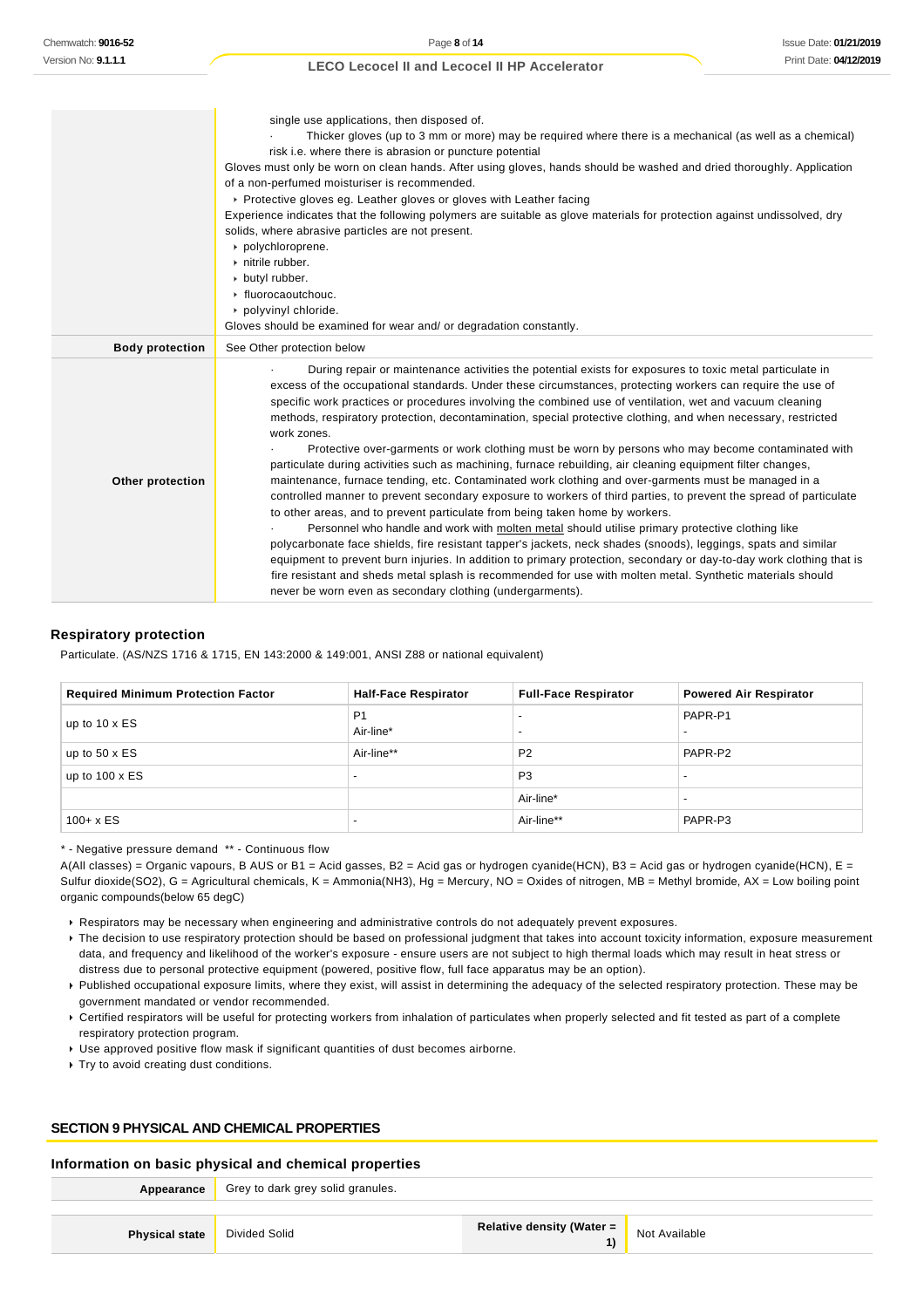| Chemwatch: 9016-52                                                           | Page 9 of 14                                                                                                                                                                                                                                                                                                                                                                                                                                                                                                                                                                                                                                                                                                                                                                                                                                                                                                                                                                                                                                               |                                                   | <b>Issue Date: 01/21/201</b> |
|------------------------------------------------------------------------------|------------------------------------------------------------------------------------------------------------------------------------------------------------------------------------------------------------------------------------------------------------------------------------------------------------------------------------------------------------------------------------------------------------------------------------------------------------------------------------------------------------------------------------------------------------------------------------------------------------------------------------------------------------------------------------------------------------------------------------------------------------------------------------------------------------------------------------------------------------------------------------------------------------------------------------------------------------------------------------------------------------------------------------------------------------|---------------------------------------------------|------------------------------|
| Version No: 9.1.1.1                                                          | <b>LECO Lecocel II and Lecocel II HP Accelerator</b>                                                                                                                                                                                                                                                                                                                                                                                                                                                                                                                                                                                                                                                                                                                                                                                                                                                                                                                                                                                                       |                                                   | Print Date: 04/12/201        |
|                                                                              |                                                                                                                                                                                                                                                                                                                                                                                                                                                                                                                                                                                                                                                                                                                                                                                                                                                                                                                                                                                                                                                            |                                                   |                              |
| Odour                                                                        | Not Available                                                                                                                                                                                                                                                                                                                                                                                                                                                                                                                                                                                                                                                                                                                                                                                                                                                                                                                                                                                                                                              | <b>Partition coefficient</b><br>n-octanol / water | Not Available                |
| <b>Odour threshold</b>                                                       | Not Available                                                                                                                                                                                                                                                                                                                                                                                                                                                                                                                                                                                                                                                                                                                                                                                                                                                                                                                                                                                                                                              | Auto-ignition temperature<br>$(^{\circ}C)$        | Not Applicable               |
| pH (as supplied)                                                             | Not Available                                                                                                                                                                                                                                                                                                                                                                                                                                                                                                                                                                                                                                                                                                                                                                                                                                                                                                                                                                                                                                              | Decomposition<br>temperature                      | Not Available                |
| <b>Melting point / freezing</b><br>point $(^{\circ}C)$                       | Not Available                                                                                                                                                                                                                                                                                                                                                                                                                                                                                                                                                                                                                                                                                                                                                                                                                                                                                                                                                                                                                                              | Viscosity (cSt)                                   | Not Applicable               |
| Initial boiling point and<br>boiling range (°C)                              | Not Available                                                                                                                                                                                                                                                                                                                                                                                                                                                                                                                                                                                                                                                                                                                                                                                                                                                                                                                                                                                                                                              | Molecular weight (g/mol)                          | Not Applicable               |
| Flash point (°C)                                                             | Not Applicable                                                                                                                                                                                                                                                                                                                                                                                                                                                                                                                                                                                                                                                                                                                                                                                                                                                                                                                                                                                                                                             | <b>Taste</b>                                      | Not Available                |
| <b>Evaporation rate</b>                                                      | Not Applicable                                                                                                                                                                                                                                                                                                                                                                                                                                                                                                                                                                                                                                                                                                                                                                                                                                                                                                                                                                                                                                             | <b>Explosive properties</b>                       | Not Available                |
| Flammability                                                                 | Not Applicable                                                                                                                                                                                                                                                                                                                                                                                                                                                                                                                                                                                                                                                                                                                                                                                                                                                                                                                                                                                                                                             | <b>Oxidising properties</b>                       | Not Available                |
| <b>Upper Explosive Limit</b><br>$(\%)$                                       | Not Applicable                                                                                                                                                                                                                                                                                                                                                                                                                                                                                                                                                                                                                                                                                                                                                                                                                                                                                                                                                                                                                                             | <b>Surface Tension (dyn/cm</b><br>or mN/m)        | Not Applicable               |
| <b>Lower Explosive Limit</b><br>$(\%)$                                       | Not Applicable                                                                                                                                                                                                                                                                                                                                                                                                                                                                                                                                                                                                                                                                                                                                                                                                                                                                                                                                                                                                                                             | <b>Volatile Component</b><br>(%vol)               | Not Available                |
| Vapour pressure (kPa)                                                        | Not Applicable                                                                                                                                                                                                                                                                                                                                                                                                                                                                                                                                                                                                                                                                                                                                                                                                                                                                                                                                                                                                                                             | Gas group                                         | Not Available                |
| Solubility in water                                                          | Not Available                                                                                                                                                                                                                                                                                                                                                                                                                                                                                                                                                                                                                                                                                                                                                                                                                                                                                                                                                                                                                                              | pH as a solution (1%)                             | Not Available                |
| Vapour density (Air = 1)                                                     | Not Available                                                                                                                                                                                                                                                                                                                                                                                                                                                                                                                                                                                                                                                                                                                                                                                                                                                                                                                                                                                                                                              | VOC g/L                                           | Not Available                |
| SECTION 10 STABILITY AND REACTIVITY                                          |                                                                                                                                                                                                                                                                                                                                                                                                                                                                                                                                                                                                                                                                                                                                                                                                                                                                                                                                                                                                                                                            |                                                   |                              |
| Reactivity                                                                   | See section 7                                                                                                                                                                                                                                                                                                                                                                                                                                                                                                                                                                                                                                                                                                                                                                                                                                                                                                                                                                                                                                              |                                                   |                              |
| <b>Chemical stability</b>                                                    | • Unstable in the presence of incompatible materials.<br>Product is considered stable.<br>Hazardous polymerisation will not occur.                                                                                                                                                                                                                                                                                                                                                                                                                                                                                                                                                                                                                                                                                                                                                                                                                                                                                                                         |                                                   |                              |
| Possibility of hazardous<br>reactions                                        | See section 7                                                                                                                                                                                                                                                                                                                                                                                                                                                                                                                                                                                                                                                                                                                                                                                                                                                                                                                                                                                                                                              |                                                   |                              |
| <b>Conditions to avoid</b>                                                   | See section 7                                                                                                                                                                                                                                                                                                                                                                                                                                                                                                                                                                                                                                                                                                                                                                                                                                                                                                                                                                                                                                              |                                                   |                              |
| Incompatible materials                                                       | See section 7                                                                                                                                                                                                                                                                                                                                                                                                                                                                                                                                                                                                                                                                                                                                                                                                                                                                                                                                                                                                                                              |                                                   |                              |
| Hazardous<br>decomposition products                                          | See section 5                                                                                                                                                                                                                                                                                                                                                                                                                                                                                                                                                                                                                                                                                                                                                                                                                                                                                                                                                                                                                                              |                                                   |                              |
| SECTION 11 TOXICOLOGICAL INFORMATION<br>Information on toxicological effects |                                                                                                                                                                                                                                                                                                                                                                                                                                                                                                                                                                                                                                                                                                                                                                                                                                                                                                                                                                                                                                                            |                                                   |                              |
| <b>Inhaled</b>                                                               | Inhalation of dusts, generated by the material during the course of normal handling, may be damaging to the health of the<br>individual.<br>Persons with impaired respiratory function, airway diseases and conditions such as emphysema or chronic bronchitis,<br>may incur further disability if excessive concentrations of particulate are inhaled.<br>If prior damage to the circulatory or nervous systems has occurred or if kidney damage has been sustained, proper<br>screenings should be conducted on individuals who may be exposed to further risk if handling and use of the material<br>result<br>in excessive exposures.<br>Tungsten is relatively inert and produces few respiratory effects.<br>The inhalation of small particles of metal oxide results in sudden thirst, a sweet, metallic foul taste, throat irritation, cough,<br>dry mucous membranes, tiredness and general unwellness. Headache, nausea and vomiting, fever or chills, restlessness,<br>sweating, diarrhoea, excessive urination and prostration may also occur. |                                                   |                              |
| Ingestion                                                                    | Accidental ingestion of the material may be harmful; animal experiments indicate that ingestion of less than 150 gram<br>may be fatal or may produce serious damage to the health of the individual.<br>Not normally a hazard due to the physical form of product. The material is a physical irritant to the gastro-intestinal tract<br>If given orally, tungsten can accumulate in the spleen, kidney and liver. Symptoms of poisoning include diarrhoea,<br>stoppage of breathing and circulatory collapse leading to death.                                                                                                                                                                                                                                                                                                                                                                                                                                                                                                                            |                                                   |                              |
| <b>Skin Contact</b>                                                          | The material may cause mild but significant inflammation of the skin either following direct contact or after a delay of<br>some time. Repeated exposure can cause contact dermatitis which is characterised by redness, swelling and blistering.<br>Open cuts, abraded or irritated skin should not be exposed to this material<br>Entry into the blood-stream, through, for example, cuts, abrasions or lesions, may produce systemic injury with harmful<br>effects. Examine the skin prior to the use of the material and ensure that any external damage is suitably protected.                                                                                                                                                                                                                                                                                                                                                                                                                                                                       |                                                   |                              |

## **SECTION 10 STABILITY AND REACTIVITY**

| Reactivity                                 | See section 7                                                                                                                                       |
|--------------------------------------------|-----------------------------------------------------------------------------------------------------------------------------------------------------|
| <b>Chemical stability</b>                  | • Unstable in the presence of incompatible materials.<br>$\triangleright$ Product is considered stable.<br>Hazardous polymerisation will not occur. |
| Possibility of hazardous<br>reactions      | See section 7                                                                                                                                       |
| <b>Conditions to avoid</b>                 | See section 7                                                                                                                                       |
| Incompatible materials                     | See section 7                                                                                                                                       |
| <b>Hazardous</b><br>decomposition products | See section 5                                                                                                                                       |

## **SECTION 11 TOXICOLOGICAL INFORMATION**

## **Information on toxicological effects**

| <b>Inhaled</b>      | Inhalation of dusts, generated by the material during the course of normal handling, may be damaging to the health of the<br>individual.<br>Persons with impaired respiratory function, airway diseases and conditions such as emphysema or chronic bronchitis,<br>may incur further disability if excessive concentrations of particulate are inhaled.<br>If prior damage to the circulatory or nervous systems has occurred or if kidney damage has been sustained, proper<br>screenings should be conducted on individuals who may be exposed to further risk if handling and use of the material<br>result<br>in excessive exposures.<br>Tungsten is relatively inert and produces few respiratory effects.<br>The inhalation of small particles of metal oxide results in sudden thirst, a sweet, metallic foul taste, throat irritation, cough, |
|---------------------|-------------------------------------------------------------------------------------------------------------------------------------------------------------------------------------------------------------------------------------------------------------------------------------------------------------------------------------------------------------------------------------------------------------------------------------------------------------------------------------------------------------------------------------------------------------------------------------------------------------------------------------------------------------------------------------------------------------------------------------------------------------------------------------------------------------------------------------------------------|
|                     | dry mucous membranes, tiredness and general unwellness. Headache, nausea and vomiting, fever or chills, restlessness,<br>sweating, diarrhoea, excessive urination and prostration may also occur.                                                                                                                                                                                                                                                                                                                                                                                                                                                                                                                                                                                                                                                     |
| Ingestion           | Accidental ingestion of the material may be harmful; animal experiments indicate that ingestion of less than 150 gram<br>may be fatal or may produce serious damage to the health of the individual.<br>Not normally a hazard due to the physical form of product. The material is a physical irritant to the gastro-intestinal tract<br>If given orally, tungsten can accumulate in the spleen, kidney and liver. Symptoms of poisoning include diarrhoea,<br>stoppage of breathing and circulatory collapse leading to death.                                                                                                                                                                                                                                                                                                                       |
| <b>Skin Contact</b> | The material may cause mild but significant inflammation of the skin either following direct contact or after a delay of<br>some time. Repeated exposure can cause contact dermatitis which is characterised by redness, swelling and blistering.<br>Open cuts, abraded or irritated skin should not be exposed to this material<br>Entry into the blood-stream, through, for example, cuts, abrasions or lesions, may produce systemic injury with harmful<br>effects. Examine the skin prior to the use of the material and ensure that any external damage is suitably protected.                                                                                                                                                                                                                                                                  |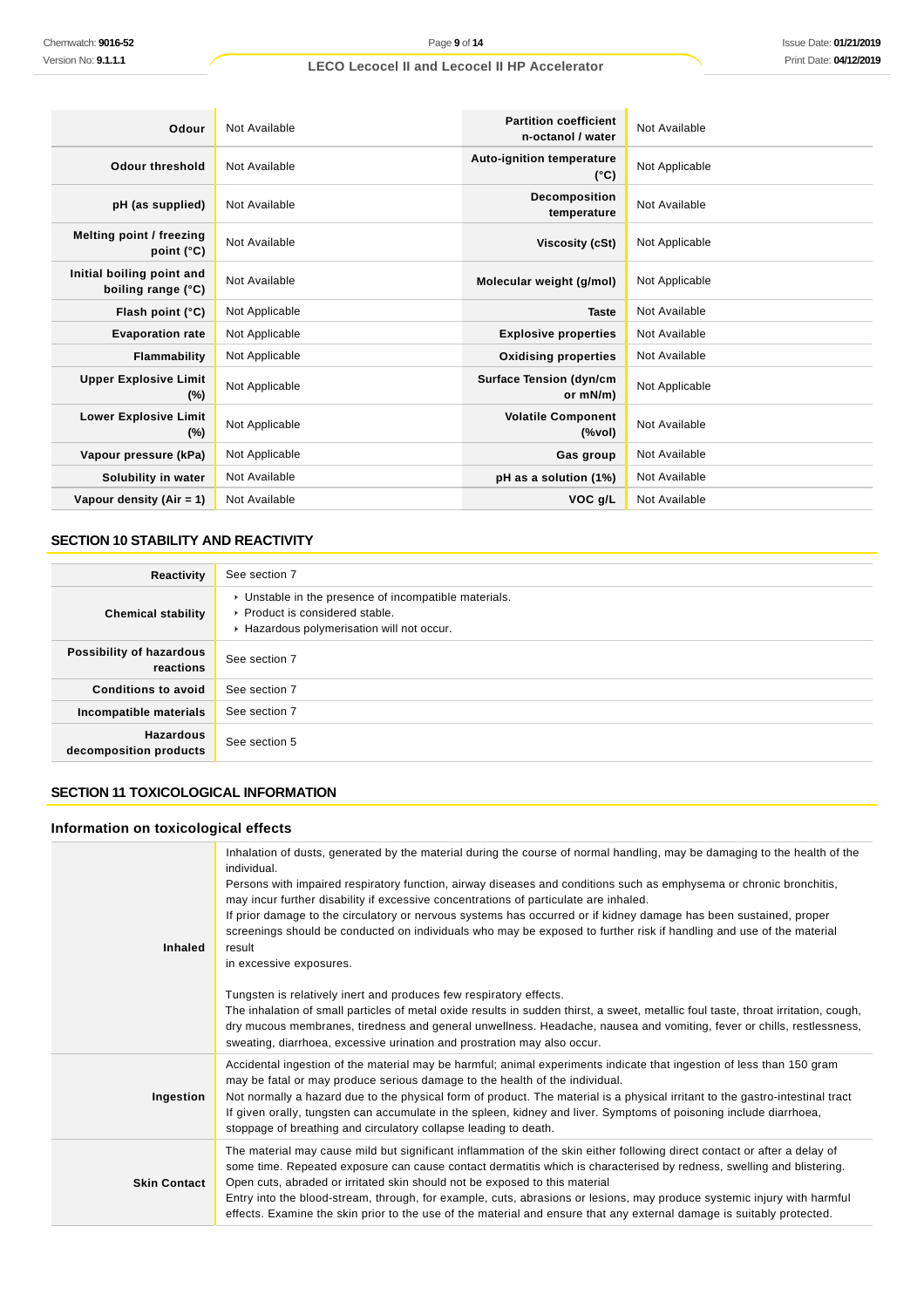| Eye     | Evidence exists, or practical experience predicts, that the material may cause eye irritation in a substantial number of<br>individuals. Prolonged eye contact may cause inflammation characterised by a temporary redness of the conjunctiva<br>(similar to windburn).<br>Contact with the eye by metal dusts may cause mechanical abrasion or foreign body penetration of the eyeball.                                                                                                              |
|---------|-------------------------------------------------------------------------------------------------------------------------------------------------------------------------------------------------------------------------------------------------------------------------------------------------------------------------------------------------------------------------------------------------------------------------------------------------------------------------------------------------------|
| Chronic | Substance accumulation, in the human body, may occur and may cause some concern following repeated or long-term<br>occupational exposure.<br>Metallic dusts generated by the industrial process give rise to a number of potential health problems. The larger particles,<br>above 5 micron, are nose and throat irritants.<br>Chronic exposure to tin dusts and fume can result in substantial amounts being deposited in the lungs and result in<br>reduced lung function and difficulty breathing. |

| <b>LECO Lecocel II and</b> | <b>TOXICITY</b>                                                                                                                                                                                                                 | <b>IRRITATION</b>                                    |
|----------------------------|---------------------------------------------------------------------------------------------------------------------------------------------------------------------------------------------------------------------------------|------------------------------------------------------|
| Lecocel II HP Accelerator  | Not Available                                                                                                                                                                                                                   | Not Available                                        |
|                            | <b>TOXICITY</b>                                                                                                                                                                                                                 | <b>IRRITATION</b>                                    |
| tungsten                   | dermal (rat) LD50: >2000 mg/kg $[1]$                                                                                                                                                                                            | Eye: no adverse effect observed (not irritating)[1]  |
|                            | Oral (rat) LD50: >2000 mg/kg <sup>[1]</sup>                                                                                                                                                                                     | Eyes (rabbit) 500mg/24h-mild                         |
|                            |                                                                                                                                                                                                                                 | Skin (rabbit) 500mg/24h-mild                         |
|                            |                                                                                                                                                                                                                                 | Skin: no adverse effect observed (not irritating)[1] |
|                            | <b>TOXICITY</b>                                                                                                                                                                                                                 | <b>IRRITATION</b>                                    |
| tin                        | dermal (rat) LD50: >2000 mg/kg <sup>[1]</sup>                                                                                                                                                                                   | Eye: no adverse effect observed (not irritating)[1]  |
|                            | Oral (rat) LD50: >2000 mg/kg <sup>[1]</sup>                                                                                                                                                                                     | Skin: no adverse effect observed (not irritating)[1] |
| Legend:                    | 1. Value obtained from Europe ECHA Registered Substances - Acute toxicity 2.* Value obtained from manufacturer's SDS.<br>Unless otherwise specified data extracted from RTECS - Register of Toxic Effect of chemical Substances |                                                      |

| TUNGSTEN                                    | Tungsten can cause a reduction in body temperature, and enlargement of the adrenal glands and kidneys if injected.<br>Death may occur if it is given directly into the abdominal cavity.<br>The material may be irritating to the eye, with prolonged contact causing inflammation. Repeated or prolonged exposure to<br>irritants may produce conjunctivitis.<br>The material may cause skin irritation after prolonged or repeated exposure and may produce on contact skin redness,<br>swelling, the production of vesicles, scaling and thickening of the skin.<br>Substance has been investigated as a reproductive effector in female rodents- Oral TDLo 1.16 mg/kg |                                           |                                                                                                    |
|---------------------------------------------|---------------------------------------------------------------------------------------------------------------------------------------------------------------------------------------------------------------------------------------------------------------------------------------------------------------------------------------------------------------------------------------------------------------------------------------------------------------------------------------------------------------------------------------------------------------------------------------------------------------------------------------------------------------------------|-------------------------------------------|----------------------------------------------------------------------------------------------------|
| <b>TIN</b>                                  | No significant acute toxicological data identified in literature search.                                                                                                                                                                                                                                                                                                                                                                                                                                                                                                                                                                                                  |                                           |                                                                                                    |
|                                             |                                                                                                                                                                                                                                                                                                                                                                                                                                                                                                                                                                                                                                                                           |                                           |                                                                                                    |
| <b>Acute Toxicity</b>                       | ×                                                                                                                                                                                                                                                                                                                                                                                                                                                                                                                                                                                                                                                                         | Carcinogenicity                           | ×                                                                                                  |
| <b>Skin Irritation/Corrosion</b>            | ×                                                                                                                                                                                                                                                                                                                                                                                                                                                                                                                                                                                                                                                                         | Reproductivity                            | ×                                                                                                  |
| <b>Serious Eye</b><br>Damage/Irritation     | ×                                                                                                                                                                                                                                                                                                                                                                                                                                                                                                                                                                                                                                                                         | <b>STOT - Single Exposure</b>             | $\boldsymbol{\mathsf{x}}$                                                                          |
| <b>Respiratory or Skin</b><br>sensitisation | ×                                                                                                                                                                                                                                                                                                                                                                                                                                                                                                                                                                                                                                                                         | <b>STOT - Repeated</b><br><b>Exposure</b> | $\boldsymbol{\mathsf{x}}$                                                                          |
| <b>Mutagenicity</b>                         | ×                                                                                                                                                                                                                                                                                                                                                                                                                                                                                                                                                                                                                                                                         | <b>Aspiration Hazard</b>                  | $\boldsymbol{\mathsf{x}}$                                                                          |
|                                             | Legend:                                                                                                                                                                                                                                                                                                                                                                                                                                                                                                                                                                                                                                                                   |                                           | $\blacktriangleright$ - Data either not available or does not fill the criteria for classification |

 $\blacktriangleright$  – Data available to make classification

## **SECTION 12 ECOLOGICAL INFORMATION**

## **Toxicity**

| <b>LECO Lecocel II and</b><br>Lecocel II HP Accelerator | <b>ENDPOINT</b><br><b>Not</b><br>Available | <b>TEST DURATION (HR)</b><br>Not Available | <b>SPECIES</b><br>Not Available | <b>VALUE</b><br>Not<br>Available | <b>SOURCE</b><br><b>Not</b><br>Available       |
|---------------------------------------------------------|--------------------------------------------|--------------------------------------------|---------------------------------|----------------------------------|------------------------------------------------|
| tungsten                                                | <b>ENDPOINT</b>                            | <b>TEST DURATION (HR)</b>                  | <b>SPECIES</b>                  | <b>VALUE</b>                     | <b>SOURCE</b>                                  |
|                                                         | <b>LC50</b>                                | 96                                         | Fish                            | $>181$ mg/L                      | $\overline{2}$                                 |
|                                                         | EC50                                       | 48                                         | Crustacea                       | $>163$ mg/L                      | $\overline{2}$                                 |
|                                                         | EC50                                       | 72                                         | Algae or other aquatic plants   | 7.35mg/L                         | $\frac{1}{2}$                                  |
|                                                         | <b>NOEC</b>                                | 72                                         | Algae or other aguatic plants   | $0.812$ mg/L                     | $\begin{array}{array}{c} \text{2} \end{array}$ |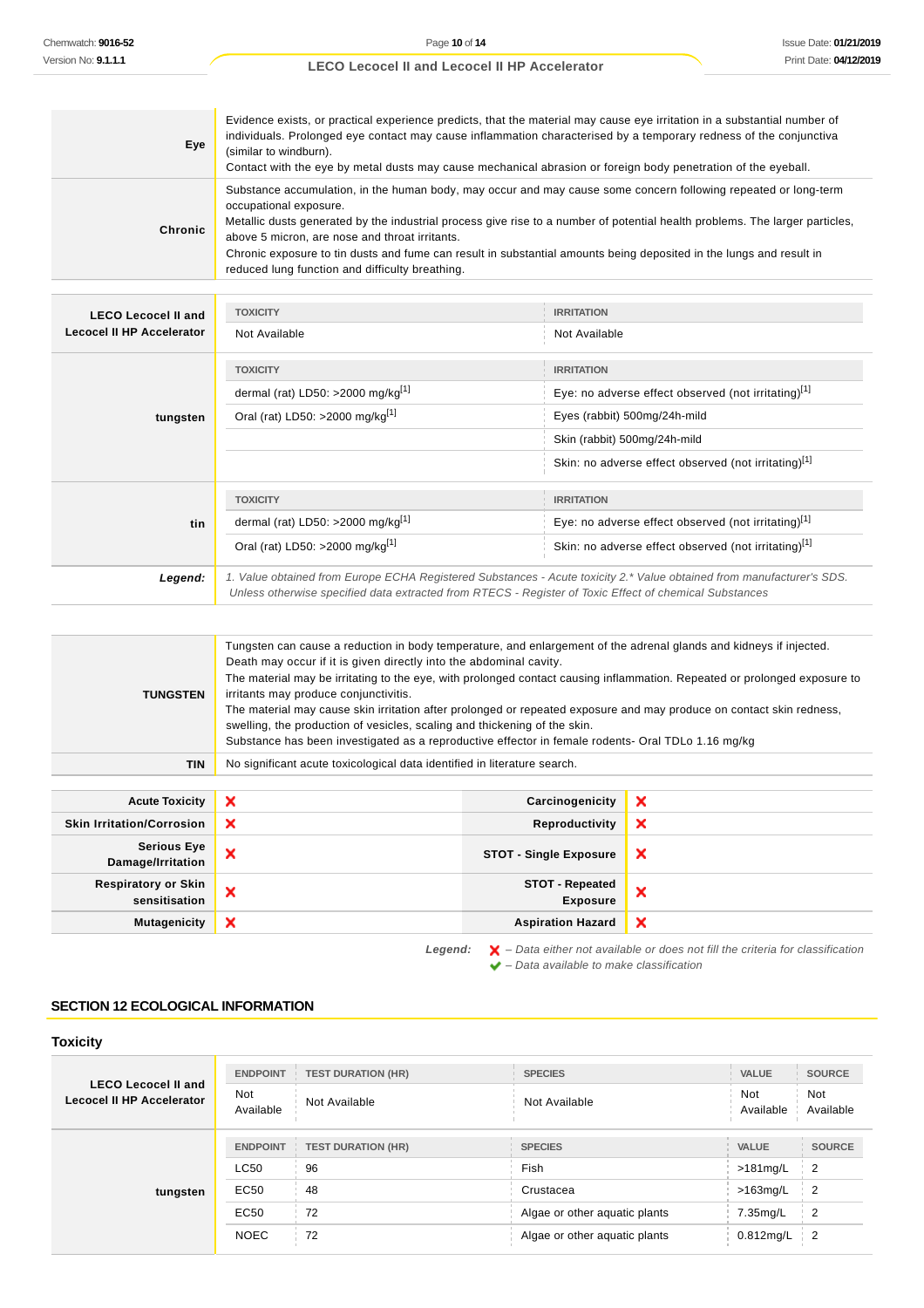|         |                                                                                                                                                                                                                                                                                                                                                                                                    | <b>ENDPOINT   TEST DURATION (HR)</b> | <b>SPECIES</b>                | <b>VALUE</b>    | <b>SOURCE</b>                     |
|---------|----------------------------------------------------------------------------------------------------------------------------------------------------------------------------------------------------------------------------------------------------------------------------------------------------------------------------------------------------------------------------------------------------|--------------------------------------|-------------------------------|-----------------|-----------------------------------|
|         | <b>LC50</b>                                                                                                                                                                                                                                                                                                                                                                                        | 96                                   | Fish                          | >0.0124mg/L     | 2                                 |
| tin     | EC50                                                                                                                                                                                                                                                                                                                                                                                               | 48                                   | Crustacea                     | 0.00018mg/L     | 5                                 |
|         | EC50                                                                                                                                                                                                                                                                                                                                                                                               | 72                                   | Algae or other aguatic plants | 0.009-0.846mg/L | $\begin{array}{cc} 2 \end{array}$ |
|         | <b>NOEC</b>                                                                                                                                                                                                                                                                                                                                                                                        | 72                                   | Algae or other aguatic plants | $0.001$ -mg/L   | 2                                 |
| Legend: | Extracted from 1. IUCLID Toxicity Data 2. Europe ECHA Registered Substances - Ecotoxicological Information - Aquatic<br>Toxicity 3. EPIWIN Suite V3.12 (QSAR) - Aquatic Toxicity Data (Estimated) 4. US EPA, Ecotox database - Aquatic Toxicity<br>Data 5. ECETOC Aguatic Hazard Assessment Data 6. NITE (Japan) - Bioconcentration Data 7. METI (Japan) -<br>Bioconcentration Data 8. Vendor Data |                                      |                               |                 |                                   |

May cause long-term adverse effects in the aquatic environment. **DO NOT** discharge into sewer or waterways.

#### **Persistence and degradability**

| Ingredient | <b>Persistence: Water/Soil</b>        | Persistence: Air                      |
|------------|---------------------------------------|---------------------------------------|
|            | No Data available for all ingredients | No Data available for all ingredients |

## **Bioaccumulative potential**

| Ingredient | <b>Bioaccumulation</b>                  |
|------------|-----------------------------------------|
|            | ↑ No Data available for all ingredients |

## **Mobility in soil**

| Ingredient | <b>Mobility</b>                       |
|------------|---------------------------------------|
|            | No Data available for all ingredients |

## **SECTION 13 DISPOSAL CONSIDERATIONS**

## **Waste treatment methods**

|                            | • Containers may still present a chemical hazard/ danger when empty.                                                                                                                                                                       |
|----------------------------|--------------------------------------------------------------------------------------------------------------------------------------------------------------------------------------------------------------------------------------------|
|                            | ▶ Return to supplier for reuse/ recycling if possible.                                                                                                                                                                                     |
|                            | Otherwise:                                                                                                                                                                                                                                 |
|                            | If container can not be cleaned sufficiently well to ensure that residuals do not remain or if the container cannot be used<br>to store the same product, then puncture containers, to prevent re-use, and bury at an authorised landfill. |
|                            | ► Where possible retain label warnings and SDS and observe all notices pertaining to the product.                                                                                                                                          |
|                            | Legislation addressing waste disposal requirements may differ by country, state and/ or territory. Each user must refer to<br>laws operating in their area. In some areas, certain wastes must be tracked.                                 |
|                            | A Hierarchy of Controls seems to be common - the user should investigate:                                                                                                                                                                  |
|                            | ▶ Reduction                                                                                                                                                                                                                                |
|                            | $\triangleright$ Reuse                                                                                                                                                                                                                     |
|                            | $\triangleright$ Recycling                                                                                                                                                                                                                 |
| <b>Product / Packaging</b> | • Disposal (if all else fails)                                                                                                                                                                                                             |
| disposal                   | This material may be recycled if unused, or if it has not been contaminated so as to make it unsuitable for its intended                                                                                                                   |
|                            | use. Shelf life considerations should also be applied in making decisions of this type. Note that properties of a material                                                                                                                 |
|                            | may change in use, and recycling or reuse may not always be appropriate. In most instances the supplier of the material<br>should be consulted.                                                                                            |
|                            | DO NOT allow wash water from cleaning or process equipment to enter drains.                                                                                                                                                                |
|                            | It may be necessary to collect all wash water for treatment before disposal.                                                                                                                                                               |
|                            | In all cases disposal to sewer may be subject to local laws and regulations and these should be considered first.                                                                                                                          |
|                            | • Where in doubt contact the responsible authority.                                                                                                                                                                                        |
|                            | ► Recycle wherever possible or consult manufacturer for recycling options.                                                                                                                                                                 |
|                            | Consult State Land Waste Management Authority for disposal.                                                                                                                                                                                |
|                            | ▶ Bury residue in an authorised landfill.                                                                                                                                                                                                  |
|                            | $\triangleright$ Recycle containers if possible, or dispose of in an authorised landfill.                                                                                                                                                  |

## **SECTION 14 TRANSPORT INFORMATION**

#### **Labels Required**

**Marine Pollutant**

Not Applicable

NO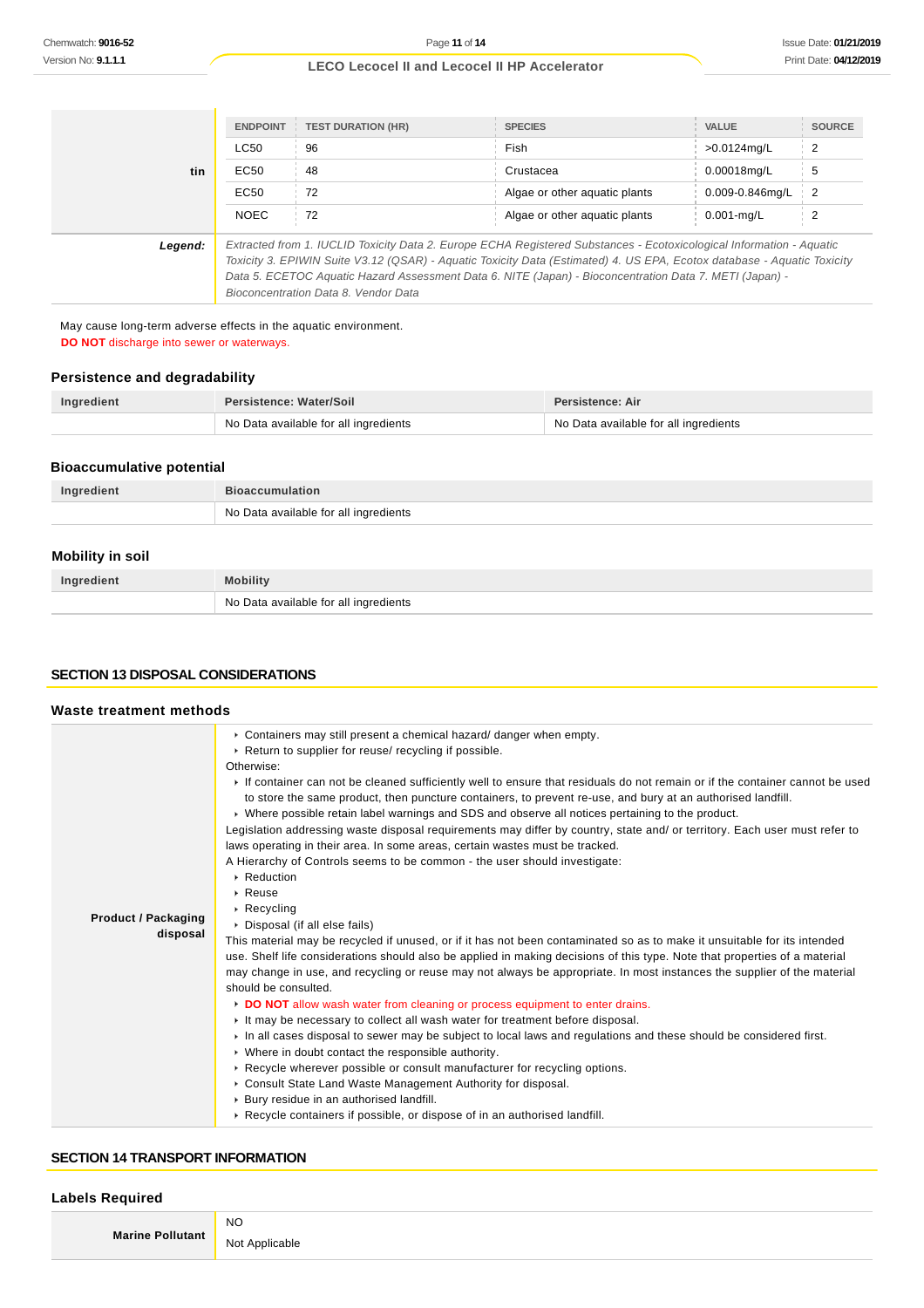## **Land transport (DOT): NOT REGULATED FOR TRANSPORT OF DANGEROUS GOODS**

#### **Air transport (ICAO-IATA / DGR): NOT REGULATED FOR TRANSPORT OF DANGEROUS GOODS**

## **Sea transport (IMDG-Code / GGVSee): NOT REGULATED FOR TRANSPORT OF DANGEROUS GOODS**

#### **Transport in bulk according to Annex II of MARPOL and the IBC code**

Not Applicable

#### **SECTION 15 REGULATORY INFORMATION**

## **Safety, health and environmental regulations / legislation specific for the substance or mixture**

#### **TUNGSTEN(7440-33-7) IS FOUND ON THE FOLLOWING REGULATORY LISTS**

| US - Alaska Limits for Air Contaminants                               | US - Tennessee Occupational Exposure Limits - Limits For Air<br>Contaminants |  |
|-----------------------------------------------------------------------|------------------------------------------------------------------------------|--|
| US - California Permissible Exposure Limits for Chemical Contaminants |                                                                              |  |
| US - Idaho Toxic Air Pollutants Non- Carcinogenic Increments -        | US - Vermont Permissible Exposure Limits Table Z-1-A Final Rule Limits for   |  |
| Occupational Exposure Limits                                          | Air Contaminants                                                             |  |
| US - Massachusetts - Right To Know Listed Chemicals                   | US - Vermont Permissible Exposure Limits Table Z-1-A Transitional Limits     |  |
| US - Minnesota Permissible Exposure Limits (PELs)                     | for Air Contaminants                                                         |  |
| US - Oregon Permissible Exposure Limits (Z-1)                         | US ACGIH Threshold Limit Values (TLV)                                        |  |
| US - Pennsylvania - Hazardous Substance List                          | US DOE Temporary Emergency Exposure Limits (TEELs)                           |  |
| US - Rhode Island Hazardous Substance List                            | US NIOSH Recommended Exposure Limits (RELs)                                  |  |
|                                                                       | US Toxic Substances Control Act (TSCA) - Chemical Substance Inventory        |  |
|                                                                       | US TSCA Chemical Substance Inventory - Interim List of Active                |  |
|                                                                       | <b>Substances</b>                                                            |  |
|                                                                       |                                                                              |  |
| TIN(7440-31-5) IS FOUND ON THE FOLLOWING REGULATORY LISTS             |                                                                              |  |
| US - Alaska Limits for Air Contaminants                               | US - Tennessee Occupational Exposure Limits - Limits For Air                 |  |
| US - California Permissible Exposure Limits for Chemical Contaminants | Contaminants                                                                 |  |

- lifornia Permis
- US Idaho Limits for Air Contaminants
- US Idaho Toxic Air Pollutants Non- Carcinogenic Increments -
- Occupational Exposure Limits
- US Massachusetts Right To Know Listed Chemicals
- US Minnesota Permissible Exposure Limits (PELs)
- US Pennsylvania Hazardous Substance List
- US Rhode Island Hazardous Substance List

US - Vermont Permissible Exposure Limits Table Z-1-A Final Rule Limits for Air Contaminants

- US Vermont Permissible Exposure Limits Table Z-1-A Transitional Limits for Air Contaminants
- US ACGIH Threshold Limit Values (TLV)
- US DOE Temporary Emergency Exposure Limits (TEELs)
- US NIOSH Recommended Exposure Limits (RELs)

US Toxic Substances Control Act (TSCA) - Chemical Substance Inventory US TSCA Chemical Substance Inventory - Interim List of Active Substances

#### **Federal Regulations**

## **Superfund Amendments and Reauthorization Act of 1986 (SARA)**

## **SECTION 311/312 HAZARD CATEGORIES**

| Flammable (Gases, Aerosols, Liquids, or Solids) |    |
|-------------------------------------------------|----|
| Gas under pressure                              | No |
| Explosive                                       | No |
| Self-heating                                    | No |
| Pyrophoric (Liquid or Solid)                    | No |
| <b>Pyrophoric Gas</b>                           | No |
| Corrosive to metal                              | No |
| Oxidizer (Liquid, Solid or Gas)                 | No |
| Organic Peroxide                                | No |
| Self-reactive                                   | No |
| In contact with water emits flammable gas       | No |
| <b>Combustible Dust</b>                         | No |
| Carcinogenicity                                 | No |
| Acute toxicity (any route of exposure)          | No |
| Reproductive toxicity                           | No |
| Skin Corrosion or Irritation                    | No |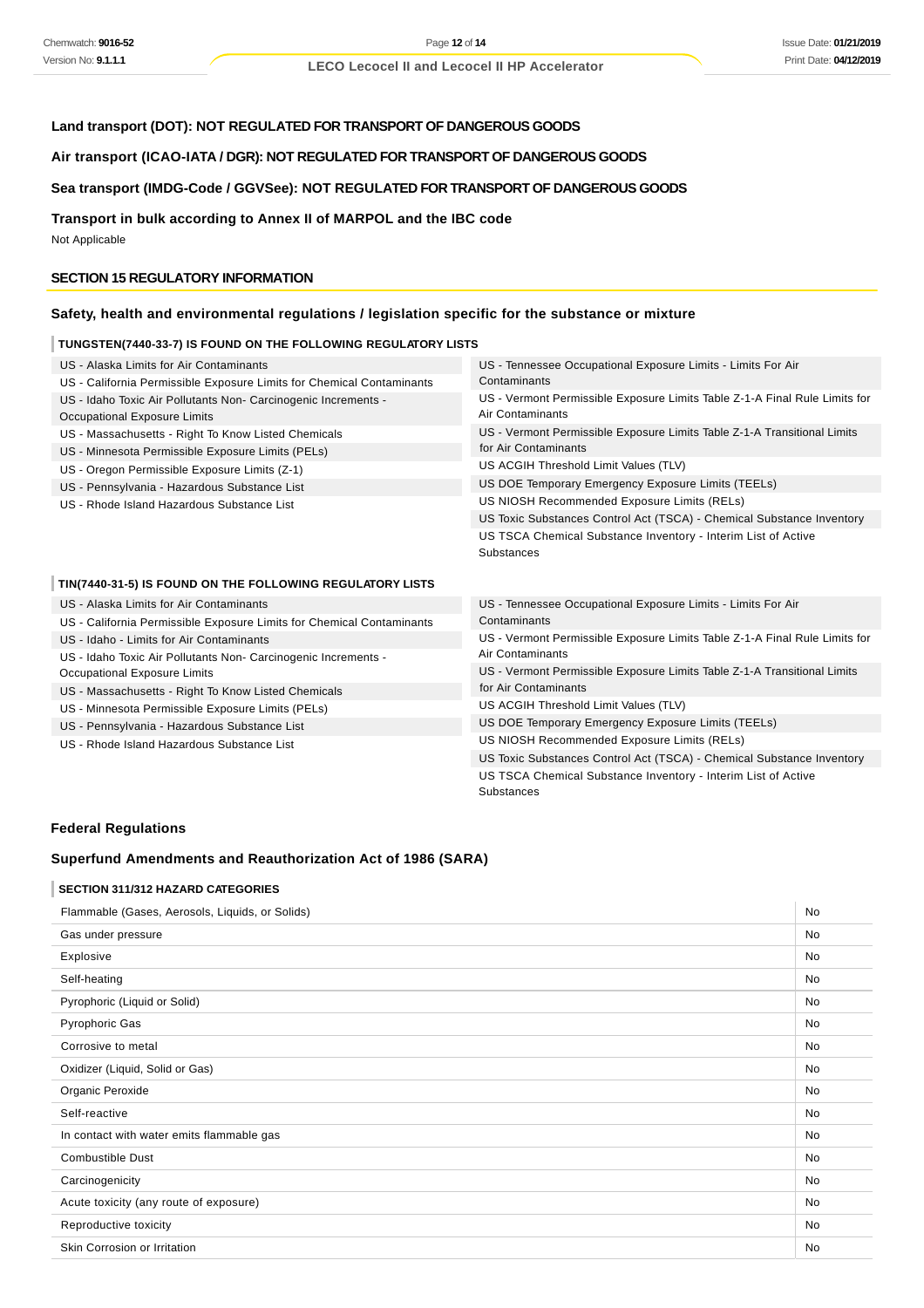| Respiratory or Skin Sensitization                            | No |
|--------------------------------------------------------------|----|
| Serious eye damage or eye irritation                         | No |
| Specific target organ toxicity (single or repeated exposure) | No |
| <b>Aspiration Hazard</b>                                     | No |
| Germ cell mutagenicity                                       | No |
| Simple Asphyxiant                                            | No |
| Hazards Not Otherwise Classified                             | No |

#### **US. EPA CERCLA HAZARDOUS SUBSTANCES AND REPORTABLE QUANTITIES (40 CFR 302.4)**

None Reported

## **State Regulations**

## **US. CALIFORNIA PROPOSITION 65**

None Reported

## **National Inventory Status**

| <b>National Inventory</b>               | <b>Status</b>                                                                                                                                                                                             |
|-----------------------------------------|-----------------------------------------------------------------------------------------------------------------------------------------------------------------------------------------------------------|
| Australia - AICS                        | Yes                                                                                                                                                                                                       |
| Canada - DSL                            | Yes                                                                                                                                                                                                       |
| Canada - NDSL                           | No (tin; tungsten)                                                                                                                                                                                        |
| China - IECSC                           | Yes                                                                                                                                                                                                       |
| Europe - EINEC / ELINCS /<br><b>NLP</b> | Yes                                                                                                                                                                                                       |
| Japan - ENCS                            | No (tin; tungsten)                                                                                                                                                                                        |
| Korea - KECI                            | Yes                                                                                                                                                                                                       |
| New Zealand - NZIoC                     | Yes                                                                                                                                                                                                       |
| Philippines - PICCS                     | Yes                                                                                                                                                                                                       |
| <b>USA - TSCA</b>                       | Yes                                                                                                                                                                                                       |
| Taiwan - TCSI                           | Yes                                                                                                                                                                                                       |
| Mexico - INSQ                           | Yes                                                                                                                                                                                                       |
| Vietnam - NCI                           | Yes                                                                                                                                                                                                       |
| Russia - ARIPS                          | Yes                                                                                                                                                                                                       |
| Thailand - TECI                         | No (tungsten)                                                                                                                                                                                             |
| Legend:                                 | $Yes = All declared ingredients are on the inventory$<br>No = Not determined or one or more ingredients are not on the inventory and are not exempt from listing(see specific<br>ingredients in brackets) |

#### **SECTION 16 OTHER INFORMATION**

| <b>Revision Date</b> | '2019<br>01/2          |
|----------------------|------------------------|
| Initial<br>Date      | $\sim$<br>1012<br>$ -$ |

## **SDS Version Summary**

| <b>Version</b> | <b>Issue</b><br>Date | <b>Sections Updated</b>                                                                                                                                                                                                                                                                                                                                                                                                           |
|----------------|----------------------|-----------------------------------------------------------------------------------------------------------------------------------------------------------------------------------------------------------------------------------------------------------------------------------------------------------------------------------------------------------------------------------------------------------------------------------|
| 8.1.1.1        | 12/27/2018           | Acute Health (swallowed), Appearance, Disposal, Engineering Control, Environmental, Exposure Standard,<br>Fire Fighter (extinguishing media), Fire Fighter (fire/explosion hazard), Fire Fighter (fire fighting), Fire<br>Fighter (fire incompatibility), First Aid (inhaled), Handling Procedure, Ingredients, Instability Condition,<br>Physical Properties, Storage (storage incompatibility), Supplier Information, Use, Name |
| 9.1.1.1        | 01/20/2019           | Transport Information, Use                                                                                                                                                                                                                                                                                                                                                                                                        |

#### **Other information**

Classification of the preparation and its individual components has drawn on official and authoritative sources as well as independent review by the Chemwatch Classification committee using available literature references.

The SDS is a Hazard Communication tool and should be used to assist in the Risk Assessment. Many factors determine whether the reported Hazards are